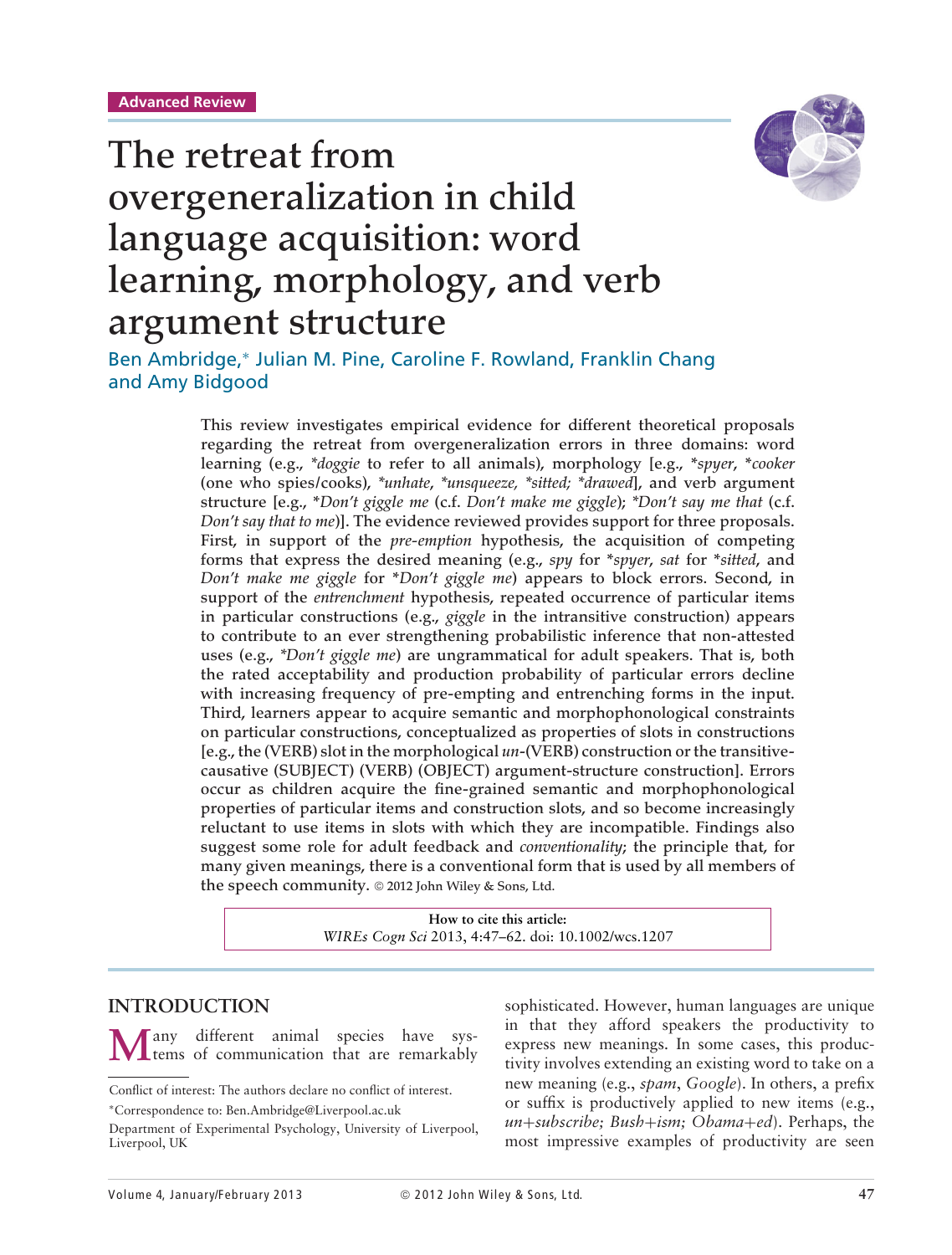when speakers combine words to produce entirely novel sentences, such as this one (or Chomsky's famous example *Colorless green ideas sleep furiously*). But this productivity comes at a cost. At all three levels, the mechanisms that yield this capacity suggest generalizations that would be considered unacceptable by native adult speakers (i.e., overgeneralizations). For example,

- at the lexical level, children overgeneralize words to referents for which they would not be appropriate for adults (e.g., \**doggie* to a bear, a horse, and Cookie Monster).<sup>1</sup>
- at the morphological level, children overgeneralize derivational suffixes [e.g., \**spyer*, \**cooker* (one who spies/cooks)] and prefixes (e.g., *\*unhate*, *\*unsqueeze*), as well as inflectional morphemes (e.g., *\*sitted; \*drawed*).1
- at the level of verb argument structure (syntax), children overgeneralize verbs into syntactic constructions with which they are incompatible [e.g., \**Don't giggle me* (c.f. *Don't make me giggle*); \*Don't say me that (c.f. *Don't say that to me*)].<sup>2</sup>

The purpose of this review is to summarize and evaluate the empirical evidence for different theoretical proposals about how children retreat from these errors, or—indeed—how some children apparently avoid some types of error altogether, while retaining the capacity for productive generalization.

## **OVERGENERALIZATION AT THE LEXICAL LEVEL**

The earliest overgeneralization errors occur when a child extends a particular word to other referents that share some visual or conceptual similarity. One particularly extensive summary of early lexical  $development<sup>1</sup> presented a large number of such errors,$ including *doggie* (to all animals), *apple* (both to other round objects such as rubber balls and round lamps, and to other fruits such as strawberries, pears, and peaches), and *moon* (to a half grapefruit, a lemon slice, a dial on a dishwasher, and a shiny leaf). The same study concluded that such errors generally occur only up until around age 2;6. Traditionally,  $3,4$  these errors have been viewed as either category errors (e.g., the child incorrectly assigns the concept of 'ball' to her *apple* category) or pragmatic adaptions to vocabulary limitations (e.g., the child knows that the ball is not really an *apple*, but uses the word in her vocabulary with the closest available meaning, in order to make

herself understood). However, the findings of a recent priming study conducted with young 2-year-olds<sup>5</sup> suggest that at least some errors may be errors of lexical retrieval. After correctly labeling a particular item (e.g., *cake*), some children incorrectly overextended this label to a perceptually similar item (e.g., a drum), even though they demonstrated knowledge of the correct label in a comprehension task. Nevertheless, whether or not they constitute true overgeneralization errors, some of the mechanisms that have been proposed to explain how children quickly retreat from these errors are also applicable to the more complex overgeneralization errors that occur later in development.

## **Pragmatic Principles: Conventionality and Contrast**

A useful starting point is to ask exactly why it is incorrect to use (for example) the word *doggie* to refer to a bear, a horse, or Cookie Monster. One possible answer illustrates the principles of *conventionality* and *contrast*6:

For certain meanings, there is a **conventional** form that speakers expect to be used in the language community; that is, if one does not use the conventional form that might have been expected, it is because one has some other **contrasting** meaning in mind (p. 319).

The principle of conventionality works against overgeneralization errors (e.g., *doggie* for a bear), as children are aware that, to be understood, they must use the conventional form used by other speakers (i.e., *bear*). The principle of contrast will assist in the retreat from overgeneralization in a similar way. If a child expects to hear *doggie* (her own overgeneralized word for *bear*) but hears *bear*, she can infer that *bear* is not simply a synonym for *doggie*, but has a different meaning.

Experimental evidence that children use the principles of conventionality and contrast comes from studies where children are shown two unfamiliar objects and taught the name for one (e.g., *mef*). When asked by an experimenter to (for example) 'Give me the *wug'*, 3-year-old children overwhelmingly select the previously unlabeled object (82% of trials in Ref 7). A follow-up study<sup>8</sup> demonstrated that 4-yearold children understand that common nouns (e.g., *the melloo*), but not person names (*Melloo*), are conventional and known to all members of a speech community.

Interestingly, the principles of conventionality and contrast are not restricted to language. For example, if 3-year-old children are taught to perform a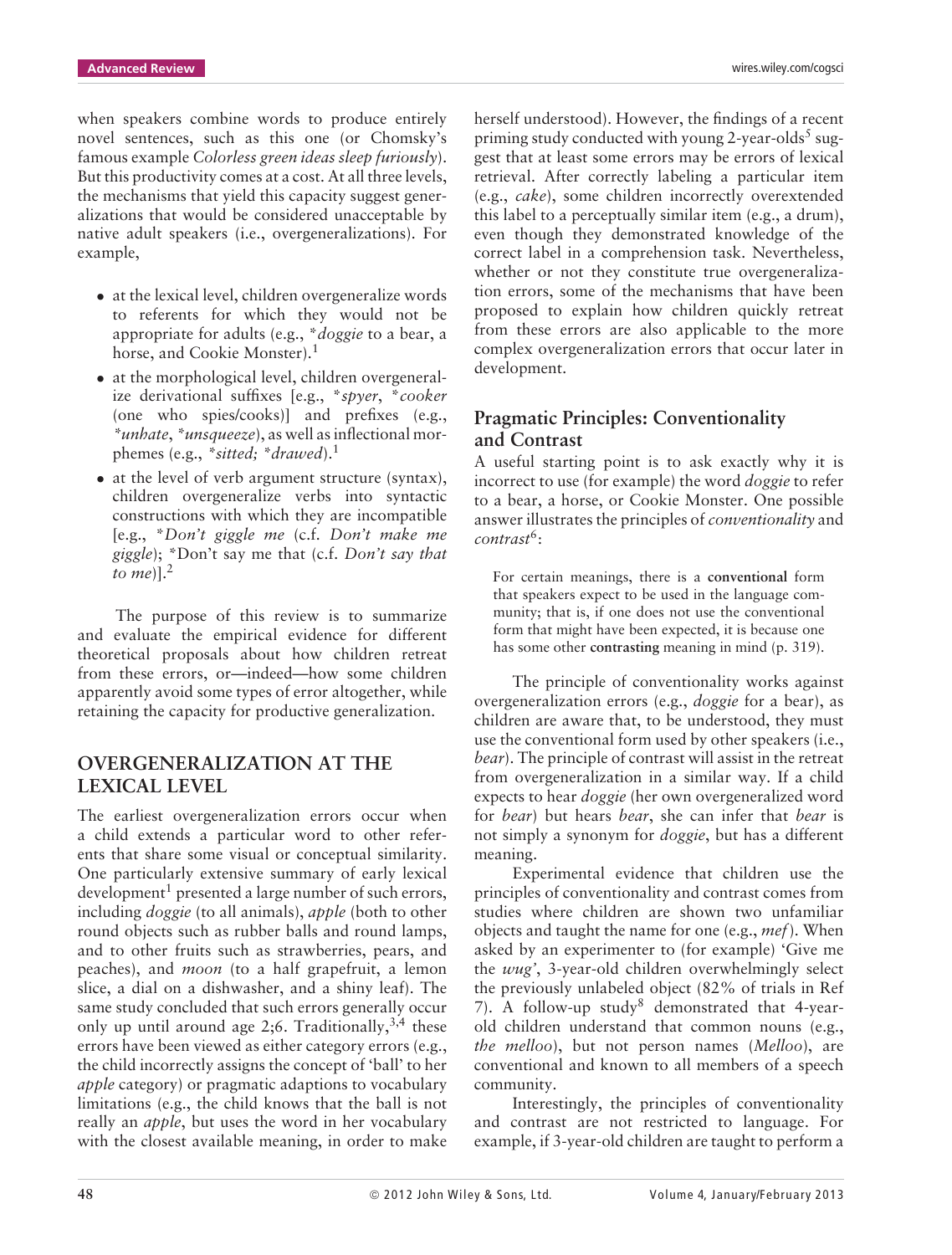novel action, they spontaneously assume a normative convention with regard to the way that the action is performed, and protest strongly if this norm is violated.<sup>9</sup> With regard to contrast, if children of this age are shown two unfamiliar objects and given an arbitrary fact about one (e.g., 'This is from Mexico'), when asked—for example—for 'The one my dog likes to play with', they will select the other.<sup>7</sup>

## **OVERGENERALIZATION AT THE MORPHOLOGICAL LEVEL**

Another domain in which overgeneralization errors have been observed is derivational morphology. For example, the suffix -*er* can be added to many verb stems to create a noun with the meaning of a person or thing that performs the relevant action [e.g., *swim(m)*+*er*,*run(n)*+*er,* and *comput(e)*+*er*]. Through application of this generalization, children have been reported to produce innovative nouns such as \**spyer*, \**cooker*, *\*applier, \*whisker* (for *whisk*), and \**driller* (for *drill*) <sup>1</sup> and—via backformation (i.e., application of this rule in reverse)—innovative verbs such as *\*to ham* (hit with hammer), *\*to hoove* (vacuum with Hoover), and *\*to dag* (stab with dagger).<sup>10</sup> Similarly, the prefix *un*- can be added to many verbs to denote the reversal of an action (e.g., *untie* and *unwrap*), but children often overgeneralize this rule to yield forms such as *\*to unblow* (deflate), *\*to unlight* (extinguish, of a fire), *\*to unpull* (undo, of a belt), *\*to unappear* (disappear), and *\*to unsqueeze* (release, let go).<sup>2,11</sup>

# **Pre-emption**

One mechanism that seems to be particularly important with regard to errors of this type is *preemption*12:

If a potential innovative expression would be precisely synonymous with a well-established expression, the innovation is normally pre-empted by the wellestablished term, and is therefore considered ungrammatical (p. 798).

Pre-emption is very similar to the pragmatic principles of conventionality and contrast. If there is a difference, it is perhaps that pre-emption applies more to overgeneralizations that involve new coinages (e.g., *\*spyer* and *\*to unblow*) as opposed to the overextension of existing terms (e.g., \**doggie* for *bear*). The authors who first used the term in this context distinguish three types of pre-emption (see Ref 12, p. 81–82). Pre-emption by *suppletion* occurs when an overgeneralized form is blocked by an existing form with an unrelated root (e.g., *deflate* for *\*unblow*). Pre-emption by *entrenchment* occurs when an overgeneralized form is blocked by an existing form with the same root (e.g., *applicant* for *\*applier* and *disappear* for *\*unappear*). Pre-emption by *ancestry* occurs when, for example, a verb (e.g., *to drill* and *to whisk*) was created from a noun in the first place (*drill* and *whisk*), with this original noun pre-empting a new coinage with the same meaning (*\*driller* and *\*whisker*). Although these distinctions are not particularly important for our purposes here—all are cases of the overriding principle of contrast/preemption—some of the subtypes are more important than others for other types of overgeneralization errors, discussed in subsequent sections.

Pre-emption is also sometimes known as *blocking*, <sup>13</sup> a term that highlights the roots of the concept in the animal-learning literature. If an animal has learned that an unconditioned stimulus (e.g., food) is fully predicted by one conditioned stimulus (e.g., a bell), then it has great difficulty learning that a second conditioned stimulus (e.g., a tone) also predicts the unconditioned stimulus.14 A related concept from the word-learning literature is *mutual exclusivity*<sup>15</sup> (or the *novel name-nameless category principle*) which 'leads children to prefer only one label per object',<sup>16</sup> itself very similar to the principles of *conventionality* and *contrast* (see above). A detailed discussion of the differences and relationship between these proposals is beyond the scope of this article (though see Ref 17, p. 78–80 for one such attempt). Here, we note simply that the mechanisms lie on a continuum from blocking (completely domain-general; indeed speciesgeneral) through conventionality/contrast (general to non-linguistic types of learning; e.g., fact-learning) and pre-emption (specific to language, but encompassing word learning, morphology, and syntax) to mutual exclusivity/novel name-nameless category (specific to word learning). This raises the possibility that the more domain-specific proposals reflect the operation of a more general learning mechanism, viewed through the lens of a particular domain or debate (e.g., word learning and syntax).

# **Semantic Constraints**

Pre-emption is almost certainly the major mechanism by which children retreat from errors where the overgeneralized form has a perfectly synonymous competitor (e.g., *spy, drill,* and *disappear* for *\*spyer, \*driller,* and *\*unappear*); this is probably also the case for suppletive past-tense forms (e.g., *went* for *\*goed*, see the following section). However, some overgeneralization errors in this domain would not seem to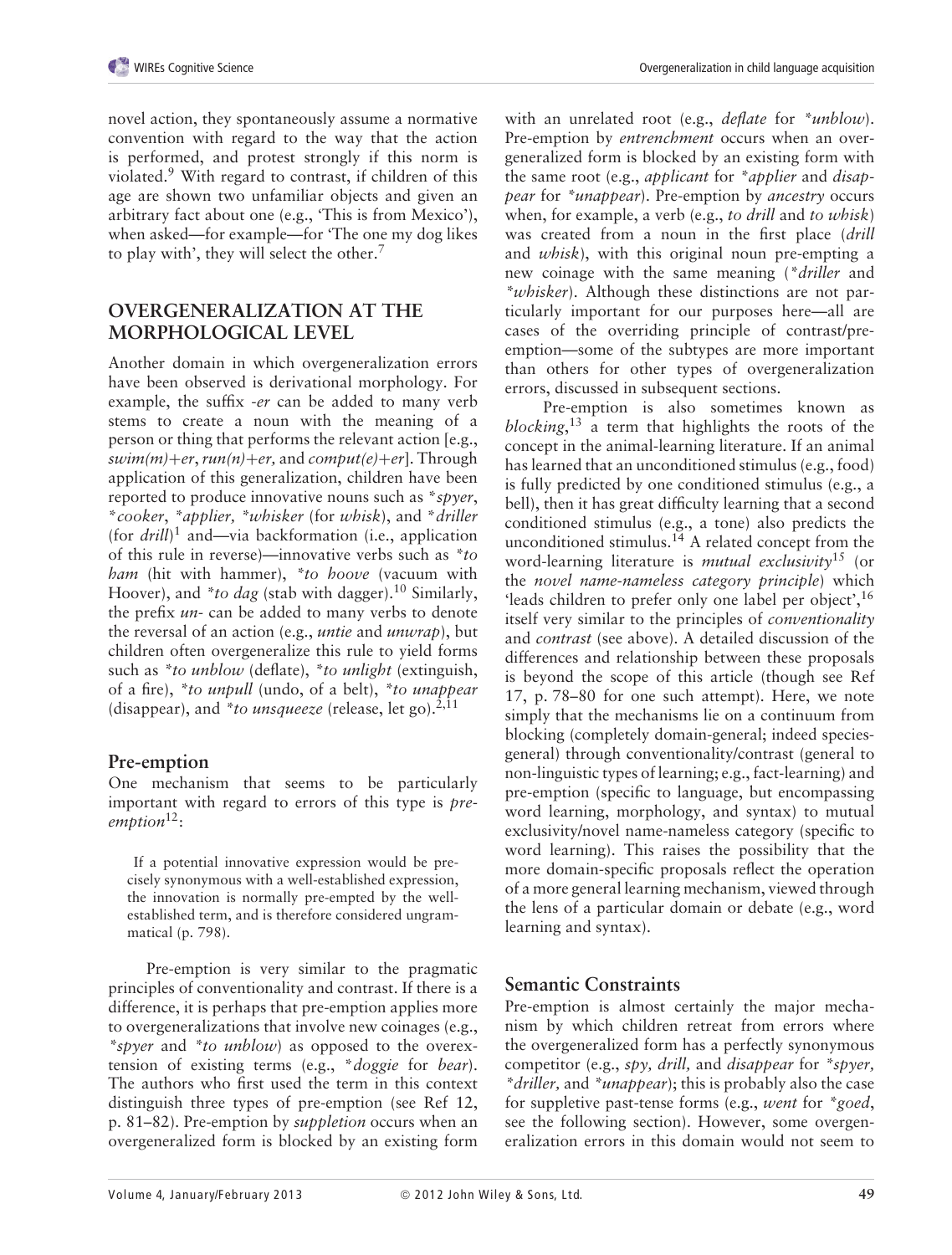have perfectly synonymous competitors. For example, potential competitors for *\*unsqueeze* such as *loosen, ease up, release, let go*, and *remove* are not synonymous with the overgeneralized form, as they do not specify the reversal of a squeezing action. Broadening the scope of pre-emption to any form that expresses some part of the desired meaning is problematic. For example, many of the potential competitors for *\*unsqueeze* listed above would seem to pre-empt not only this over-general form but also perfectly acceptable forms such as *untie*, *remove*, and *untighten*. Thus, at least in the domain of *un*- prefixation, pre-emption is unlikely to be sufficient as a solution.

Another factor that is probably relevant here is verb semantics. It has long been thought that verbs that may be prefixed with *un*- form a probabilistic familyresemblance category, sharing meaning components such as *covering, enclosing, surface-attachment, circular motion, hand-movements*, and *change of state*, though no single property appears to be either necessary or sufficient for membership.18,19 Indeed, one recent study<sup>20</sup> found that adult ratings of the extent to which individual verbs exhibited each of these properties could predict the relative unacceptability of overgeneralized *un*- forms (e.g., *\*unsqueeze, \*unallow,* and *\*unstand*) as rated by both children (aged 5–6 and 9–10 years) and adults, using a continuous scale. This effect held after controlling for verb frequency, reversibility (as rated by another group of adults), and pre-emption, operationalized as the sum frequency of possible pre-empting forms (again suggested by adult informants). Interestingly, only the middle-age group (9–10 years) displayed an effect of pre-emption, perhaps because the younger children $5,6$ had not yet acquired the relevant pre-empting forms, while the adults displayed a tendency toward binary performance (i.e., assigning a rating of 'completely unacceptable' to all *un*- forms that they considered not to exist, regardless of the availability or otherwise of pre-empting alternatives). A potentially useful way to conceptualize the semantic effects observed in this study is in terms of the degree of compatibility between the semantic properties of individual verbs and the VERB slot in an *un-(VERB)* morphological construction. This allows these errors to be understood within the same framework as other types of overgeneralization error, discussed in subsequent sections. Under the assumption that it takes learners some time to acquire the semantic features of both (1) the VERB slot and (2) individual verbs, this account predicts that semantics-based errors will persist into relatively late in development, a prediction that enjoys some support from naturalistic,<sup>2,21</sup> elicited production,<sup>11</sup> and judgment<sup>20</sup> studies. In conclusion, both some form of

pre-emption (or contrast) and semantic constraints are probably necessary elements of a complete account of how children retreat from overgeneralization errors involving derivational morphology.

#### **Inflectional Morphology**

Probably, the most-studied overgeneralization errors in language acquisition<sup>22</sup> are those involving the regular English past-tense marker *–ed* (e.g., *\*goed, \*throwed, \*sleeped,* and *\*sitted*), termed *overregularization* errors. Again, some form of contrast, pre-emption or *blocking* (the term used with a slightly more specific meaning here than in the discussion above) seems to play an important role. A number of studies<sup>23–25</sup> have demonstrated a negative correlation across verbs between the rate of overgeneralization error and the relative or absolute frequency of the correct form (e.g., *went, threw, slept,* and *sat*).

Again, though, pre-emption cannot be the whole story, as it cannot explain performance with novel items, for which no pre-empting past-tense form can be stored in memory. One possibility<sup>26–28</sup> is that children set up a rule for regular verbs (e.g., add *–ed*) and simply memorize the exceptions as a fixed list of stems to which a particular irregular rule applies (e.g., IF stem  $=$  [*sleep, weep, creep*] THEN *eep*  $\rightarrow$  *ept*). A problem for this account is its prediction that 'morpholexical rules for irregular verbs do not generalize to novel items' (Ref 28, p. 273), because each rule applies only to the verbs annotated with that rule in memory. In fact, judgment and production studies<sup>29-32</sup> demonstrate that when given novel items consistent with particular irregular patterns (e.g., *fleep*), both adults and children generalize them readily (e.g., here producing—or rating as highly acceptable—*flept*). Another possibility is that learners set up probabilistic productive generalizations for irregular verbs, but inflect at least some regulars*<sup>a</sup>* using a default rule (add *–ed*), which steps in when no irregular form is found in memory, the *dual-route* or *words-and-rules* model.32–35 Under this account, novel irregular forms (e.g., *flept*) are generated by phonological analogy with stored irregulars (thus explaining the findings outlined above), but novel regulars (e.g., *froed*) by 'a default suffix concatenation process capable of operating on any verb, regardless of its sound' (Ref 32, p. 2). Thus, this account predicts that, in judgment studies, 'the goodness of the suffixed (i.e., regular) past-tense forms does not decline as a function of distance from known suffixed forms' (Ref 32, p. 22). Although this prediction was supported in these authors' own study, two subsequent studies with more tightly controlled stimuli<sup>29,30</sup> have found precisely the opposite. The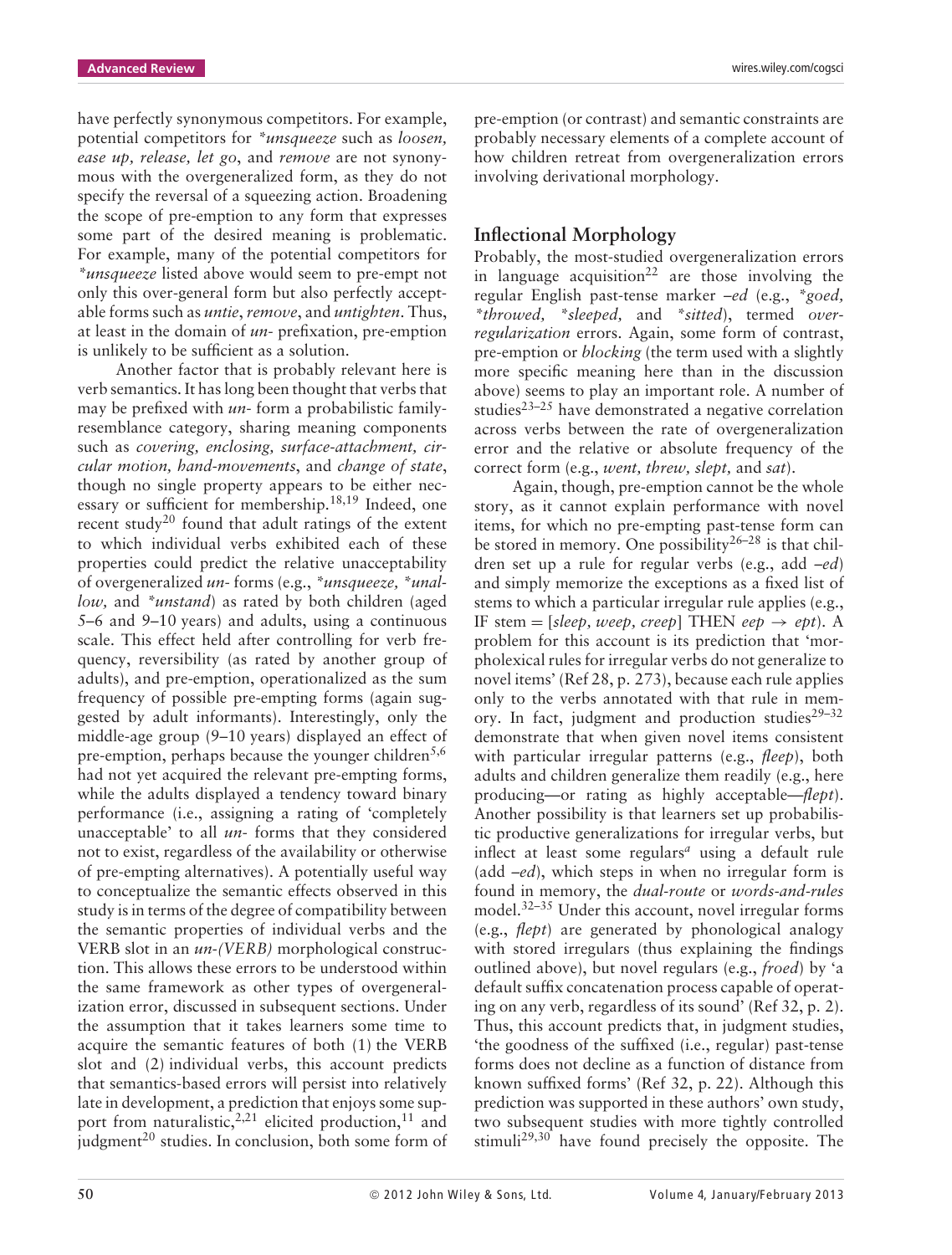acceptability of a novel regular form (e.g., *froed*) is indeed increased by the availability of phonological 'friends' (e.g., *show-showed*).

These findings support *a single-route* model31,36,37 under which both 'regular' and 'irregular' past-tense forms (this account assumes that the distinction is not psychologically meaningful) are stored and used as the basis for analogical generalization. Indeed, as suggested above for *un*prefixation errors, it may be possible to also explain past-tense errors in terms of the probabilistic fit between properties of individual verb(-stem)s and those of competing morphological constructions [e.g., (VERB)+t as in *missed, kissed*; (VERB)+ed as in *needed, seeded*; (VERB)+vowel change as in *sang, rang*].38 The difference is that, in this case, these properties are phonological rather than semantic in nature. In fact, it may be necessary to incorporate a role for semantic properties too. One judgment study<sup>39</sup> demonstrated that participants preferred a novel irregular past-tense form (*frank*) when the stem (*frink*) was similar in meaning to *drink/drank* and a regular past-tense form (*frinked*) when it was similar in meaning to *blink/blinked*. Although this manipulation clearly suffers from demand characteristics ('Does the experimenter want me to treat *frink* as a distorted version of *drink*, or of *blink*?'40), another part of the study demonstrated a more convincing role for semantics. When coining a new verb (e.g., *to stick*, meaning to hit with a stick), speakers may avoid assigning it an irregular past-tense form that already exists with a different meaning (e.g., *stuck*), and instead use a regular form (e.g., *sticked*). This study showed that ratings of semantic extendedness (e.g., how dissimilar are 'hitting with a stick' and 'become immobile') predicted the relative acceptability of the different forms (*sticked/stuck*). Counter to the predictions of a rival account,  $41$  grammatical status of the stem (denominal/deverbal) did not.

The advantage of this concept of competing morphological constructions is that, in addition to yielding the pattern of results outlined above, it potentially allows all types of overgeneralization error—including syntactic overgeneralization errors, as discussed in the following section—to be understood within the same framework. Note that the assumption of competition in memory between different forms that express the speaker's message is shared by proposals from otherwise very different theoretical frameworks.42–44

For languages with richer inflectional morphology, constraining generalization does not generally entail retreating from the over-application of a single 'regular rule' (e.g., add *–ed*). Rather, learners must learn to predict the appropriate morphological

behavior of (primarily) nouns and verbs on the basis of distributional/morphophonological and semantic properties that operate and interact probabilistically. Consider, for example, the phenomenon of genitive case marking in Polish. Masculine nouns that take the marker  $-a$  (as opposed to  $-u$ ) often, but not always, end in one of a handful of derivational suffixes (e.g., *-acz, -ak, -ek, -arz, -nik,* and *-ec*) and often, but not always, refer to smaller, concrete objects. Consequently, one study found that even young teenagers were not yet demonstrating adult-like performance.<sup>45</sup> Similar findings have been reported for other highly inflected languages, including Finnish,<sup>46</sup> Spanish,<sup>47</sup> Italian,<sup>48</sup> Dutch,<sup>49</sup> and Serbian.<sup>50</sup> Another distributional/ morphophonological factor that seems to be important is phonological diversity. A study of Polish children's productivity with genitive, accusative, and dative case marking found that children were most productive with morphemes that apply to a large, phonologically diverse class.<sup>51</sup> Such findings have often been taken as evidence of a role for 'type frequency',  $52$  with classes or patterns that apply to more items being more productive. In fact, this is probably an oversimplification. First, a number of computer modeling studies have demonstrated that it is a high degree of phonological diversity, rather than type frequency *per se*, that seems to yield increased productivity.<sup>53–55</sup> Second, an elicited imitation study<sup>56</sup> found that 2- and 3-year-old children's productivity is best predicted by a measure that takes into account the relative frequency of occurrence of each item within a particular pattern (one type of *entropy* measure).

# **VERB ARGUMENT-STRUCTURE (SYNTACTIC) OVERGENERALIZATIONS**

A verb argument-structure overgeneralization error occurs when a child uses a verb (e.g., the intransitiveonly verb *disappear*) in an argument-structure construction in which it is considered ungrammatical by adult speakers (e.g., the transitive-causative construction; e.g., \**Do you want to see us disappear our heads?*2). The generalization that has been overextended here is one that allows verbs that have been attested only in the intransitive construction to appear in the transitive-causative construction and vice versa (e.g., *The ball bounced/rolled/moved*; *The man bounced/rolled/moved the ball*). Although the majority of research has been conducted in English, *transitive-causative overgeneralization errors* of this type have also been observed amongst learners of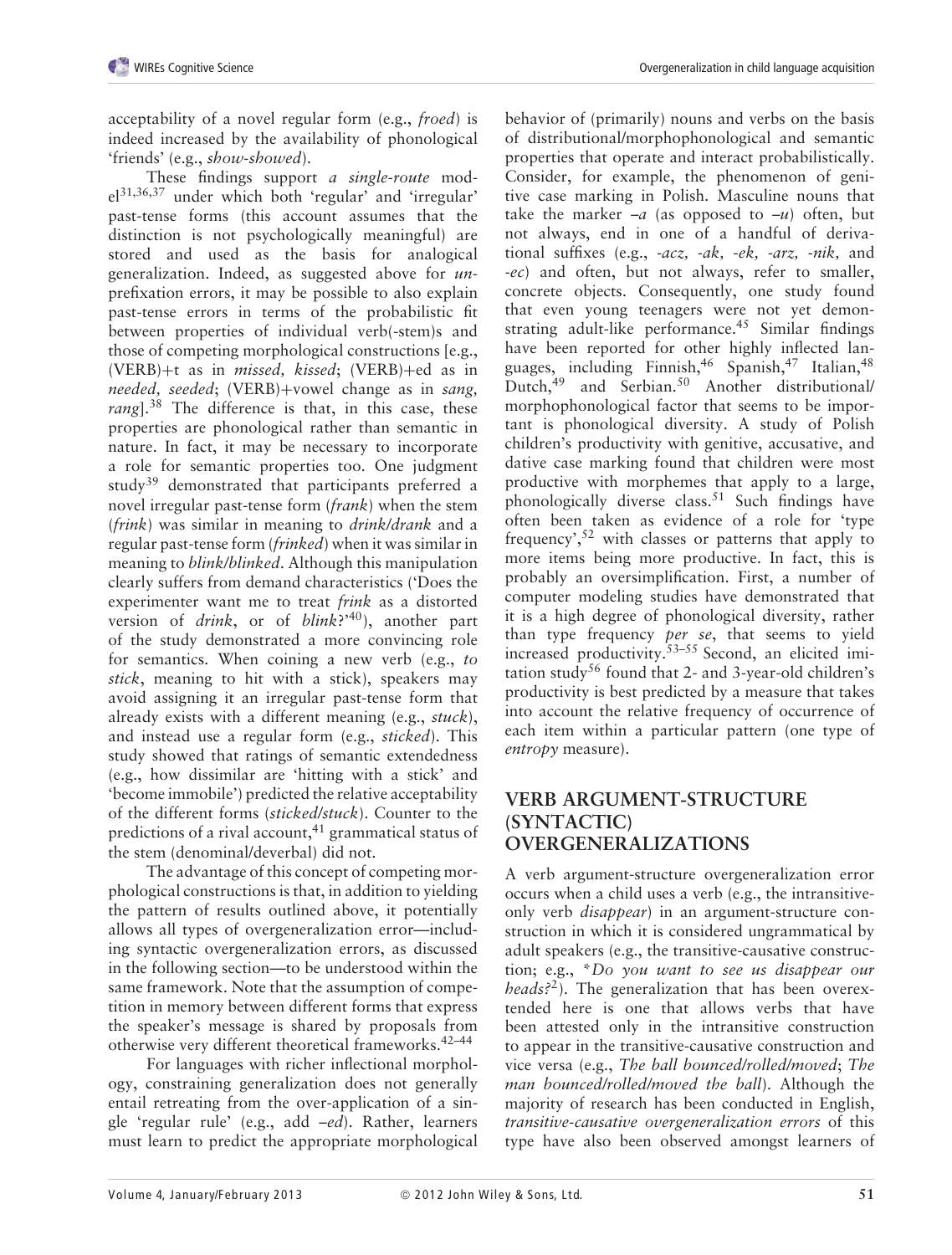## **BOX 1**

#### **POSSIBLE AND ATTESTED VERB ARGUMENT-STRUCTURE OVERGENERALIZATION ERRORS**

Attested errors (all from Ref 2) are shown in bold, with the age of the child (years;months) and a possible grammatical formulation using the alternate construction.

|             | <b>Construction (a)</b>                                          | <b>Construction (b)</b>                                                           |
|-------------|------------------------------------------------------------------|-----------------------------------------------------------------------------------|
|             | (Inchoative) Intransitive                                        | <b>Transitive (Causative)</b>                                                     |
| Alternating | The ball rolled                                                  | The man rolled the ball                                                           |
| (a) only    | The man laughed                                                  | *The clown laughed the man                                                        |
|             | Do you want to see our heads disappear?                          | *Do you want to see us disappear our heads? (6;0)                                 |
|             | I don't want any more grapes; I'll cough<br>I (didn't) giggle(d) | *I don't want any more grapes; they just cough me (2;8)<br>*Don't giggle me (3;0) |
|             | Will I climb up there?                                           | *Will you climb me up there (3;2)                                                 |
|             | Did it bleed?                                                    | *Did she bleed it? (3;6)                                                          |
|             | I always sweat [when I wear it]                                  | *It always sweats me                                                              |
|             | [They're nice enough that] I wish I had one                      | *[They're nice] enough to wish me that I had one (5;8)                            |
|             | <b>Prepositional-object (PO) dative</b>                          | Double-object (DO dative)                                                         |
| Alternating | The boy gave a present to the girl                               | The boy gave the girl a present                                                   |
| (a) only    | The boy dragged the box to the girl                              | *The boy dragged the girl the box                                                 |
|             | The boy suggested the trip to the girl                           | *The boy suggested the girl the trip                                              |
|             | I said no to her                                                 | *I said her no (3;1)                                                              |
|             | Shall I whisper something to you?                                | *Shall I whisper you something? (7;8)                                             |
|             | <b>Contents (figure) locative</b>                                | <b>Container (ground) locative</b>                                                |
| Alternating | The boy sprayed paint onto the statue                            | The boy sprayed the statue with paint                                             |
| (a) only    | The boy poured water into the cup                                | *The boy poured the cup with water                                                |
|             | Mommy, I poured water onto you                                   | *Mommy, I poured you [M: You poured me?] Yeah, with                               |
|             | I don't want it because I spilled orange juice onto it           | water (2;11)                                                                      |
|             |                                                                  | *I don't want it because I spilled it of orange juice (4;11)                      |
| (b) only    | *The boy filled water into the cup                               | The boy filled the cup with water                                                 |
|             | *I'm gonna cover a screen over me (4;5)                          | I'm going to cover myself with a screen                                           |
|             | *Can I fill some salt into the bear [-shaped salt                | Can I fill the bear with salt?                                                    |
|             | shaker]? (5;0)                                                   |                                                                                   |

Taiwan Southern Min,  $57$  Inuktitut,  $58$  and Quechua.<sup>59</sup> Further (English) examples of these errors and of analogous errors involving the dative and locative constructions are given in Box 1. Explaining how children retreat from these errors has proved a very difficult challenge for language acquisition researchers, given that there is generally no single form that straightforwardly pre-empts or blocks the error (as, for example, *went* for *\*goed*).

#### **Adult Recasts**

Although adults very rarely provide *direct negative evidence* that a particular form is incorrect (e.g., 'Don't say ''cover a screen over me'''), they often provide *positive evidence* of possible grammatical uses (e.g., producing the correct form—'I covered myself with a screen'). This positive evidence constitutes a type of *indirect negative evidence*—evidence that alternative formulations are not permitted (formalized below as pre-emption/entrenchment). Particularly helpful are adult recasts, which express the child's intended meaning using a grammatical form. The following example $^{60}$  is typical (note that the child shows some evidence of accepting the recast).

Abe (2;5.7): the plant didn't cried. Father: the plant cried? Abe: no. Father: oh. the plant didn't cry Abe: uh-huh. [Kuczaj, Abe 3:163]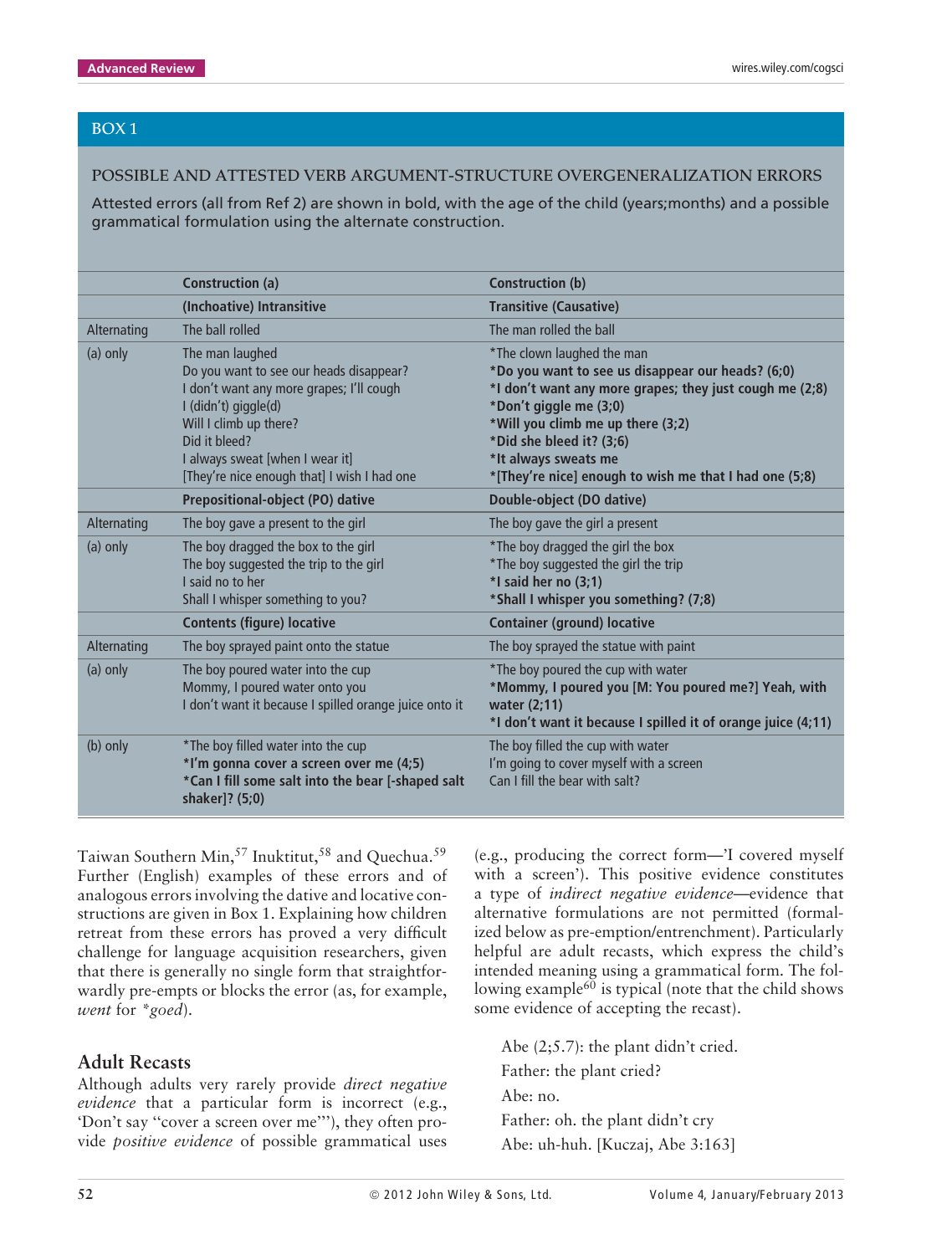Although many studies $60-72$  have shown that children selectively modify their utterances in response to recasts in this way, it would seem unlikely that they are sufficient to explain the retreat from error. The evidence summarized below indicates that children reject as ungrammatical certain uses of very low frequency and even novel verbs (in the latter case, based on their semantics), for which they cannot have received recasts during childhood.

## **Pre-emption**

One possible solution is to broaden the notion of preemption outlined above with respect to errors at the single-word level (e.g., *deflate* blocking *\*unblow*). For example, a pre-empting alternative to a transitivecausative overgeneralization error such as \**The magician disappeared the rabbit* would be *The magician made the rabbit disappear* (a periphrastic causative construction):

Once one linguistic form for expressing a meaning has been learned, it pre-empts other forms that express the same meaning, unless the language input offers positive evidence for a second form (Ref 73, p. 360).

Preemption is a particular type of indirect negative evidence that results from repeatedly hearing a formulation, B, in a context where one might have expected to hear a semantically and pragmatically related alternative formulation, A. Given this type of input, speakers implicitly recognize that B is the appropriate formulation in such a context, and that A is not appropriate (Ref 74, p. 60).

There is some debate in the literature regarding exactly what counts as 'a context where one might have expected to hear a[n]*...*alternative formulation' (e.g., see Ref 75, especially p. 134–135, Refs 76 and 77). Essentially, however, the prediction that follows from this account is that the greater the token frequency of a particular verb in a particular construction in the input (e.g., *disappear* in the periphrastic causative; *X made Y disappear*), the less likely children will be to produce the corresponding error, where the verb appears in a semantically related construction in which it is, in fact, prohibited (e.g., \**X disappeared Y*).

Two elicited production studies<sup>78,79</sup> have provided support for this prediction for children aged 4–5 and above. Children were taught a novel verb presented in intransitive sentences (e.g., *The car is tammin*g). A pre-emption group also heard this verb used in periphrastic causative sentences (e.g., *The mouse is making the car tam*). As predicted, this group was more reluctant than a control group to generalize this verb into the transitive-causative construction (e.g., *\*The mouse is tamming the car*). However, the use of a production task is not ideal here, as it is impossible to rule out the possibility that children in the pre-emption group produced fewer overgeneralizations than the control group simply because they produced more periphrastic causative sentences (children generally produced only one response per trial). That is, the 'pre-emption' training may have simply increased the rate of production of periphrastic causatives, but had no bearing on the perceived acceptability of transitive causatives.

Two recent studies addressed this problem by using a grammaticality judgment methodology with children (aged 5–6 and 9–10 years) and adults, across a large number of verbs ( $N = 301$  and  $N = 142$ ). A regression methodology was used to allow for investigation of the unique contribution of pre-emption above and beyond other predictors. Findings were mixed with the pre-emption measure explaining a unique proportion of variance for overgeneralization errors involving the dative constructions,<sup>80</sup> but not the locative constructions.81 Further research—for example on the transitive-causative construction—is needed to clarify whether the effect of pre-emption genuinely differs across constructions, or whether this pattern is due to methodological differences between the two studies (e.g., the different numbers of verbs used). In addition to the *un*- prefixation judgment study discussed above,<sup>20</sup> a further production study<sup>74</sup> found evidence for pre-emption in the domain of aadjectives (e.g., *\*the asleep boy* is pre-empted by *the boy who is asleep*). This study avoided the methodological problems associated with the transitivecausative studies discussed above<sup>78,79</sup> by testing generalization to novel items, though it was conducted on adults, and has not yet been extended to children.

In summary, the balance of evidence suggests that pre-emption plays an important role in the retreat from overgeneralization. However, as for parental feedback, pre-emption is unlikely to be sufficient, as it cannot explain the finding outlined below that adults and children rate certain uses of novel verbs as ungrammatical (apparently on the basis of their semantics), despite having heard no potentially preempting uses.

# **Entrenchment**

In common with pre-emption, the concept of *entrenchment* originates in the domain of morphological overgeneralizations, but has been extended—and slightly altered—to encompass overgeneralizations of verb argument structure. As it is generally understood in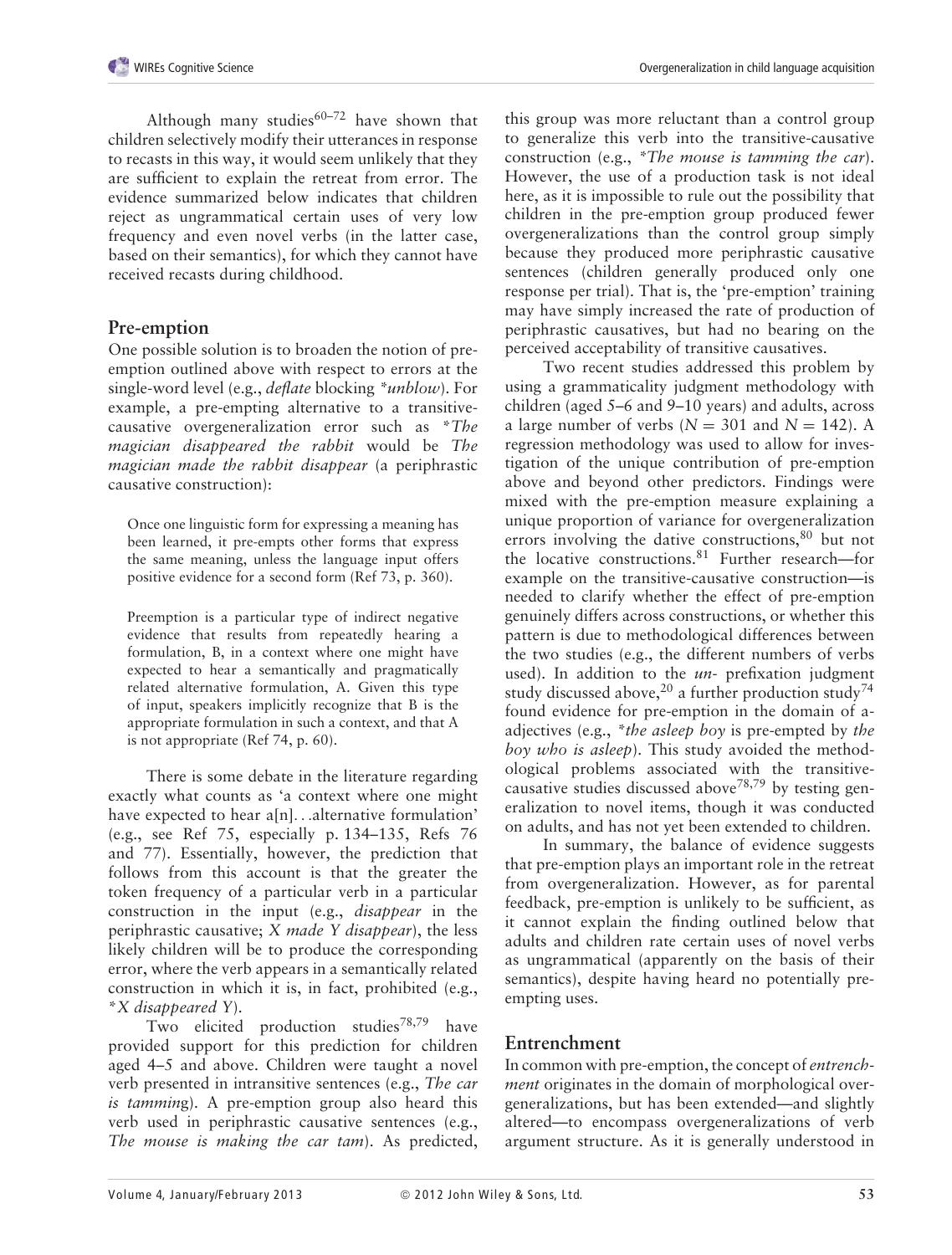this domain, the claim of the entrenchment hypothesis is that every attested token of a particular verb—regardless of construction—contributes to an ever strengthening probabilistic inference that unattested uses are ungrammatical ('otherwise I would have heard it by now') (note that, like pre-emption, entrenchment is sensitive to token, as opposed to type, frequency). The difference between pre-emption and entrenchment can be illustrated by considering the example overgeneralization error *\*The magician disappeared the rabbit*. Pre-emption occurs only when this verb appears in the single most-nearlysynonymous construction: the periphrastic causative (e.g., *The magician made the rabbit disappear*). Entrenchment occurs when this verb appears in *any* construction, or even as the sole element of an utterance (e.g., *He disappeared; Would you like me to disappear?; Disappear!*). Thus, in principle, preemption (corpus frequency in a single construction) and entrenchment (overall corpus frequency) can be dissociated in experimental designs, though only a handful of studies have attempted to do so.  $20,76,79-81$ Entrenchment/pre-emption effects (again the two are rarely dissociated) are often observed in Bayesian and connectionist models of language acquisition. $82-90$ 

The prediction that follows from the entrenchment hypothesis is that, holding other factors constant, overgeneralization errors with higher frequency verbs (e.g., \**The magician disappeared the rabbit*) will be both (1) less likely to be produced and (2) rated as less acceptable than equivalent errors with lower frequency verbs (e.g., *\*The magician vanished the rabbit*). There is a great deal of support for this prediction from production and judgment studies, both those using familiar English verbs<sup>20,76,80,81,91-97</sup> and those that have manipulated frequency experimentally using novel verbs<sup>98</sup> or—in one case—nouns in a novel particle construction.<sup>99</sup> These findings extend across all the construction types studied (see Box 1) and, indeed, novel constructions invented for the purposes of the experiment.<sup>99,100</sup>

That said, very few of these studies have attempted to dissociate entrenchment and pre-emption and—to our knowledge—of those that have attempted to do so,20,76,79–81 only three have done so by statistically partialling out the effect of one on the other. All three were conducted on children aged 5–6 and 9–10 years, and adults. Entrenchment was found to have a dissociable effect beyond pre-emption for errors involving *un*- prefixation (for the older two groups) and the locative constructions (for all three groups), but not the dative constructions (for any group, though the raw entrenchment measure was nevertheless a significant predictor of

participants' judgments at all ages). One possibility is that this is due to methodological differences between the studies. Indeed, the fact that the preemption and entrenchment measures are so highly correlated makes it difficult to obtain reliable estimates of the unique contribution of each. A more interesting possibility is that the balance between pre-emption and entrenchment differs according to the particular generalization in question, and may depend on the relative frequency of the verb in potentially entrenching versus potentially preempting constructions. For example, potentially preempting verb uses are presumably relatively more common for the dative constructions (where POand DO-dative uses pre-empt one another) than transitive-causative overgeneralizations (where preemption occurs only via the rare periphrastic causative construction). Indeed, as one leading proponent of the pre-emption hypothesis has pointed out,  $74,75$ entrenchment alone incorrectly predicts that frequent verbs should be entirely unavailable for use in unattested constructions, which does not seem to be the case (e.g., 'I actually had a moth go up my nose once. I *...* coughed him out of my mouth'; p. 132).

More generally, many recent studies in other domains of language acquisition have provided further support for the role of probabilistic surface-based statistical/distributional learning—of which pre-emption and entrenchment are specialized instances—in forming and constraining generalizations. Perhaps, the most celebrated example is an 8-month-old infants' use of transitional probabilities between syllable pairs to discover word boundaries.<sup>101</sup> At the level of syntax, a number of researchers have attempted to demonstrate that probabilistic statistical learning can obviate the need for innate constraints posited to solve apparent learnability problems. While evaluation of this specific claim is well beyond the scope of this article, here we present three examples of cases where statistical learning seems to be at least part of the story, whether or not additional innate constraints turn out to be necessary. With regard to *structure dependence*, 102 two computational modeling studies $103,104$  demonstrated that a surface-based distributional learner can predict the structure of complex questions (e.g., *Is the boy who is smoking crazy?*) with a relatively high degree of accuracy and, like children,  $105,106$  generally avoid structure-dependence errors (e.g., *\*Is the boy who smoking is crazy?*). With regard to *subjacency,* a similar model $107$  was able to learn the structure of well-formed questions (e.g., *What did Sara hear that everybody likes?*), but not questions such as (e.g., *\*What did Sara hear the news that everybody likes?*), which, under traditional accounts,<sup>108,109</sup> are ruled out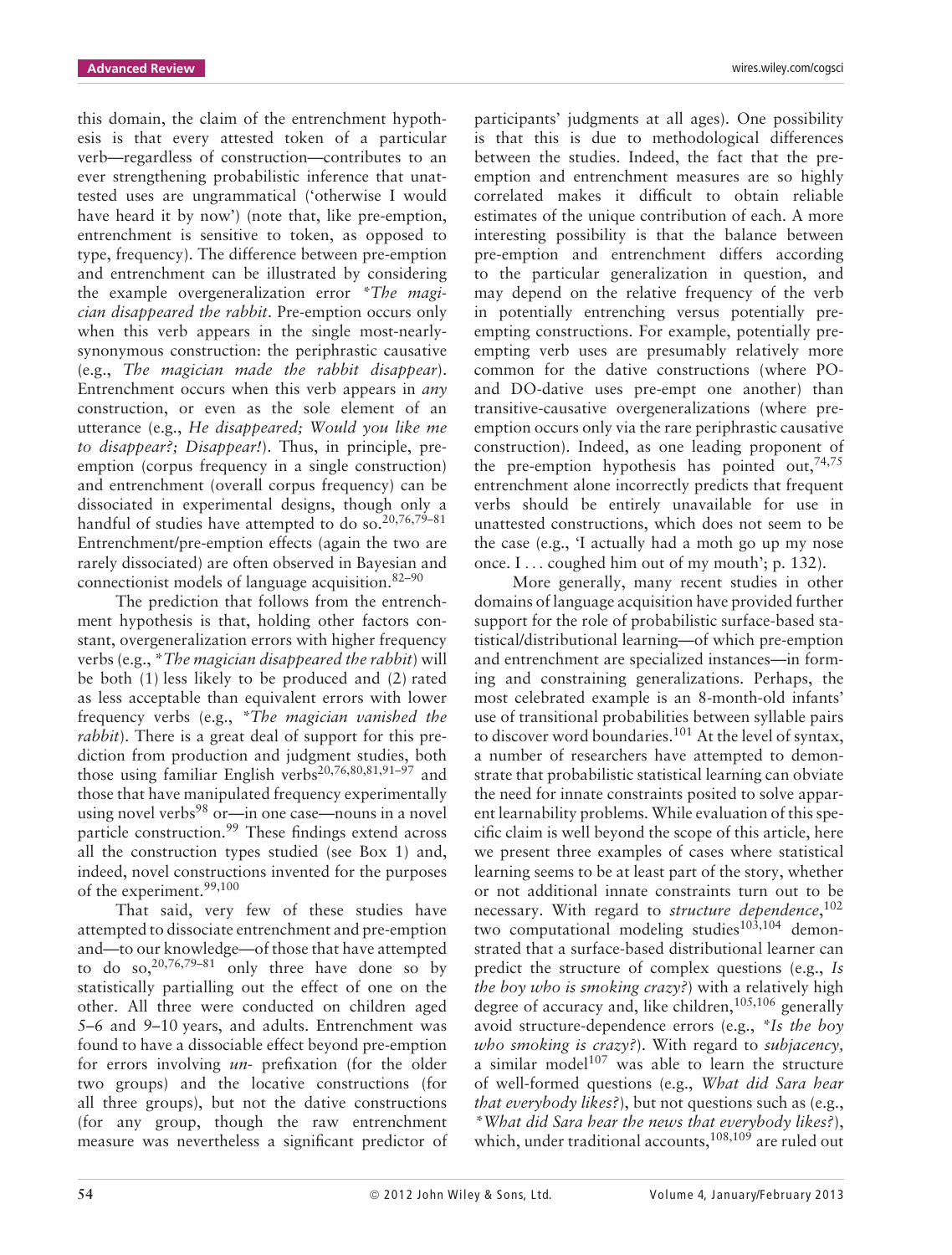by innate knowledge of subjacency, a grammatical principle of which the model had no in-built knowledge. Finally, one recent study<sup>110</sup> demonstrated that a Bayesian statistical learner could, in principle, learn to choose the correct interpretation of anaphoric *one*. The phenomenon is that when shown, for example, 'a yellow bottle' and asked to 'find another one', children as young as 1;6 correctly interpret *one* as referring to 'yellow bottle' (i.e., the phrasal category N') and not simply to 'bottle'.<sup>111,112</sup> Interestingly, the model succeeds by doing something very close to pre-emption/entrenchment: noting the *absence* of the co-occurrence of strings (here, *one*) and referents (here, bottles that are not yellow) that would be predicted by the over-general rule (here, that 'one' can mean both yellow and non-yellow bottles). Although the findings of a more recent study suggest that this learner succeeds only because it incorporates innate knowledge in the form of a filter on the evidence that it considers,  $113$  even researchers who advocate the nativist position agree that statistical learning also plays an important role (e.g., see Ref 111, p. B72).

In short, a fair conclusion is probably that both surface-based statistical learning more generally and pre-emption/entrenchment in particular play a role in the formation and restriction of linguistic generalizations. However, it is almost certainly the case that such learning mechanisms are not sufficient to explain the phenomenon. This is because these mechanisms generally fail to include a role for semantics (and, as a consequence, struggle to explain why participants consider certain uses of novel verbs to be unacceptable). However, as the evidence reviewed below suggests, semantics seems to play a crucial role in the retreat from overgeneralization.

# **Verb Semantics**

The semantic verb class hypothesis<sup>114</sup> starts from the observation that verbs' argument-structure privileges are not arbitrary. Rather, verbs that may and may not appear in particular constructions cluster into groups of verbs with similar semantic properties. The relevant semantic properties are, themselves, non-arbitrary, having to do with the semantics of the construction. For example, the transitive-causative construction is associated with the meaning of direct, external, prototypically physical causation (e.g., *John broke the window*). Evidence for this claim is the observation that the use of this construction to describe rather indirect acts of causation (e.g., an event where John distracts a passerby, causing him to walk into the window and accidentally smash it) is somewhat infelicitous. Consequently, verbs that exhibit these semantic properties (e.g., verbs of 'change of state'

such as *open, close*, and *break*) form classes that may appear in the transitive-causative construction. On the other hand, verbs that denote 'volitional or internally caused actions' (Ref 114, p. 131) such as 'coming into or going out of existence' (e.g., *disappear, vanish*) and 'semi-voluntary emotional expression' (e.g., *laugh, giggle*) form classes that may not.

Under the semantic verb class hypothesis,  $114$ children produce errors such as \**I disappeared it* or *\*Don't giggle me* when they have acquired the general semantics of the construction (or 'broad-range rule'), but have yet to hone the fine-grained narrow-range semantic classes of verbs that may and may not appear in that construction. The prediction that follows from this hypothesis is that if children are tested at this second stage, they should reject transitivecausative uses of novel verbs that are semantically consistent with intransitive-only classes (e.g., novel verbs meaning to *laugh* or *disappear* in a particular manner). This prediction was confirmed for 5- to 6-year-olds, 9- to 10-year-olds, and adults in two recent studies.<sup>95,96</sup> A follow-up study<sup>93</sup> demonstrated (1) that this effect is observed even when no familiar English verbs (which could provide clues to correct usage) are included in the study and (2) that children also accept transitive-causative uses of novel verbs from alternating classes (e.g., similar in meaning to *bounce/roll* or *break/smash*), indicating that they are not simply rejecting transitive-causative sentences across the board. Both of these findings were also observed for children aged 4;5 and above (though not a younger group aged 2;5) in an analogous elicited production study.<sup>78</sup> Two further judgment studies extended these findings to overgeneralization errors involving the  $(1)$  locative<sup>115</sup> and  $(2)$  dative<sup>94</sup> constructions, although only for (1) the two older groups (9–10 and adults) and (2) adults, respectively.

A finding common to all of these studies is that participants are more tolerant of overgeneralizations involving some non-alternating verb classes than others. For example, all age groups rated overgeneralizations of verbs of 'semi-voluntary emotional expression'—both familiar and novel—(e.g., \**The funny clown laughed/giggled/meeked Lisa*) as more unacceptable than overgeneralizations of verbs of 'going out of existence' (e.g., \**The magician disappeared/vanished/tammed Lisa*). We have argued elsewhere $81,95,96$  that this finding is problematic for an account under which verbs are assigned to discrete intransitive-only or alternating classes.

A possible solution is to replace the notion of discrete semantic classes with something more probabilistic. One possibility is that, as suggested above with regard to *un*- prefixation, learners are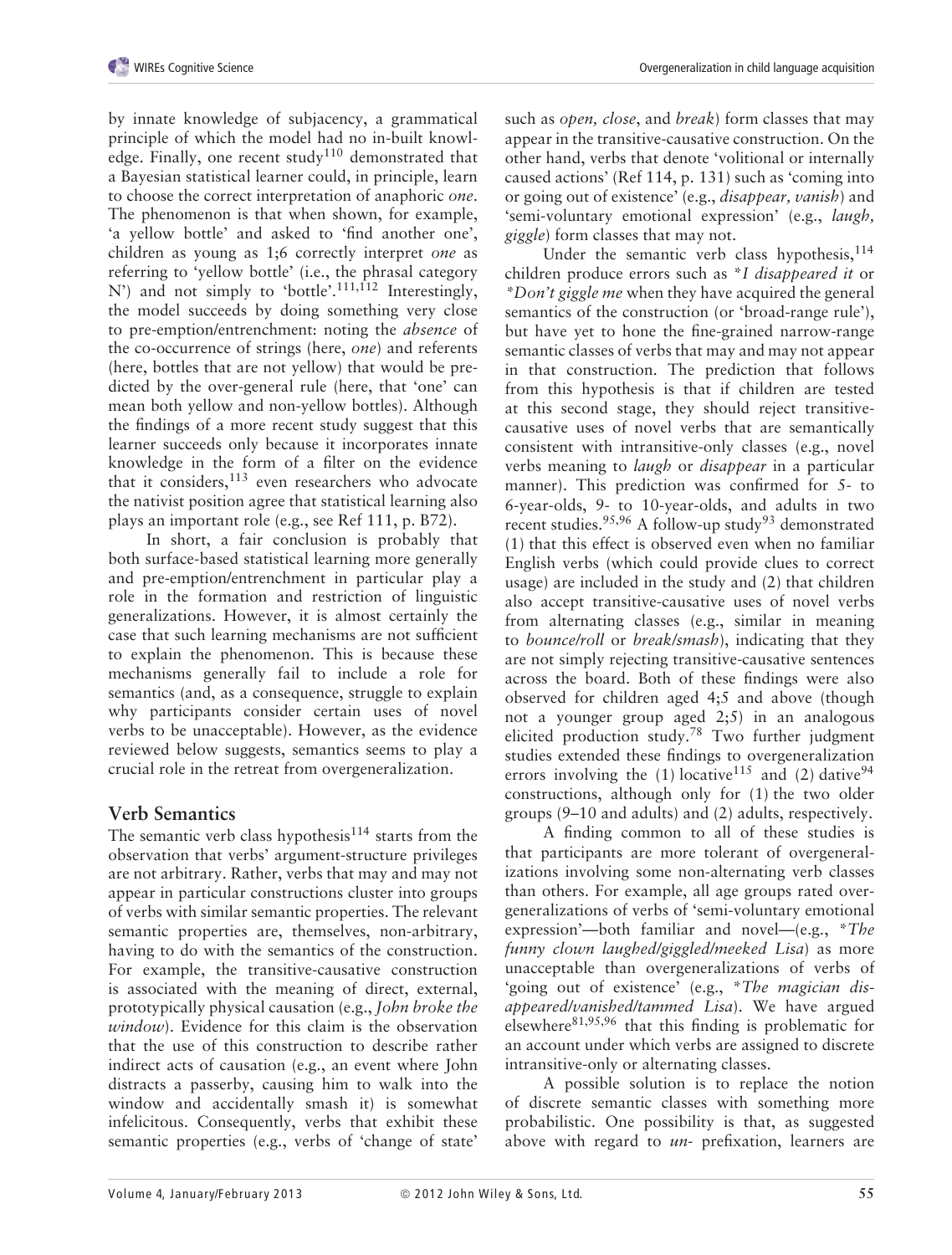acquiring constructions whose slots probabilistically exhibit particular semantic properties. For example, the (VERB) slot in the transitive-causative construction [(SUBJ) (VERB) (OBJ)] exhibits properties associated with direct, external, prototypically physical causation. If this is the case, then if it is possible to obtain ratings of the extent to which verbs exhibit the semantic properties relevant to the (VERB) slot of particular constructions, these ratings should predict the acceptability of the sentence that results when each verb is used in that construction. This prediction has not yet been tested with regard to the transitivecausative construction (though see Ref 95 for some preliminary support). It does, however, enjoy support from studies of the dative and locative constructions, which are associated with the following (approximately described) semantics:

| Prepositional-object (PO)<br>dative                                                      | Double-object (DO)<br>dative                                                           |
|------------------------------------------------------------------------------------------|----------------------------------------------------------------------------------------|
| X causes Y to go to Z<br>(literally or<br>metaphorically)                                | X causes Z to possess Y<br>(literally or<br>metaphorically)                            |
| e.g., John sent a package to<br>Chicago (c.f., *John sent<br>Chicago the package)        | e.g., The noise gave Sue a<br>headache (c.f., *The<br>noise gave a headache to<br>Sue) |
| Figure (content) locative                                                                | Ground (container)<br><b>locative</b>                                                  |
| X causes Y to move<br>into/onto Z                                                        | X causes Z to undergo a<br>state change as a result<br>of Y moving into/onto it        |
| e.g., John poured water into<br>the cup (c.f., $*$ John<br>poured the cup with<br>water) | e.g., John filled the cup with<br>water (c.f., *John filled<br>water into the cup)     |

Accordingly, in both studies, ratings of the extent to which verbs were rated as exhibiting these semantic properties were a significant predictor of the relative (un)grammaticality of particular verb uses. This finding held for all three age groups studied (5–6 years, 9–10 years, and adults), even after controlling for effects of pre-emption and entrenchment. By virtue of its probabilistic nature, such an account draws no line in the sand between 'true overgeneralizations' and more acceptable 'coercions' that are attested in the adult language (e.g., 'Did you loot me something?', an example provided by a reviewer who raised this issue). This is in fact a desirable feature, as participants' acceptability judgments in the studies discussed are finely graded in exactly this way.

We should acknowledge that, as pointed out by a (different) reviewer, our focus on verbs as slot fillers represents a significant departure from the more traditional (and perhaps prevailing) view within linguistics that syntax is projected from verbs in accordance with their valency requirements. However, we would suggest both (1) that it is difficulty to see how a valency-based approach could explain the results outlined above and (2) that there are sound theoretical arguments against such an approach (e.g., it requires positing a three-argument lexical entry for *sneeze* in order to account for the acceptability of *He sneezed the napkin off the table*; Ref 116).

#### **Slots with Complex Properties**

For the majority of cases discussed so far, the relevant properties of particular (VERB) slots have been either wholly semantic or wholly phonological in nature. In some cases, however, the compatibility of a particular item with a particular slot reflects a complex combination of factors, hence necessitating probabilistic acquisition mechanisms that can incorporate roles for competing factors. Indeed, with regard to the (VERB) slot in the dative construction, these factors reflect both the learner's previous experience with the construction and—indirectly—the history of the language itself. As discussed above, the (VERB) slot in the two dative constructions—PO and DO—exhibits subtly different semantic properties (roughly, caused motion versus caused possession). They also differ with regard to properties that have been described as morphophonological in nature.<sup>117,118</sup> It has long been noted that, even when semantically compatible, verbs that are of Latinate origin are restricted to the POdative construction, with DO-datives ungrammatical (e.g., *John suggested the trip to Sue; \*John suggested Sue the trip*). The claim is not that speakers are sensitive to etymology *per se*. Latinate verbs can be identified by their stress pattern [disyllabic with second-syllable stress (e.g., *suggest*) or trisyllabic (*contribute*)] and perhaps by their use of certain morphemes (e.g., *-ify*, *-ate*), whereas native Germanic verbs are mostly monosyllabic (e.g., *give, tell*) or have first-syllable stress. Within the present framework, this can be captured by positing that the (VERB) slot in the DO-dative probabilistically exhibits these properties (i.e., monosyllabicity, first-syllable stress), such that a less than fully grammatical utterance results when a verb that does not exhibit these properties is used in the slot (e.g., \**John suggested Sue the trip; \*John donated the library the book*). Although there has been some scepticism in the literature with regard to this proposed morphophonological constraint, $119$  three studies have shown that adults (but not yet children)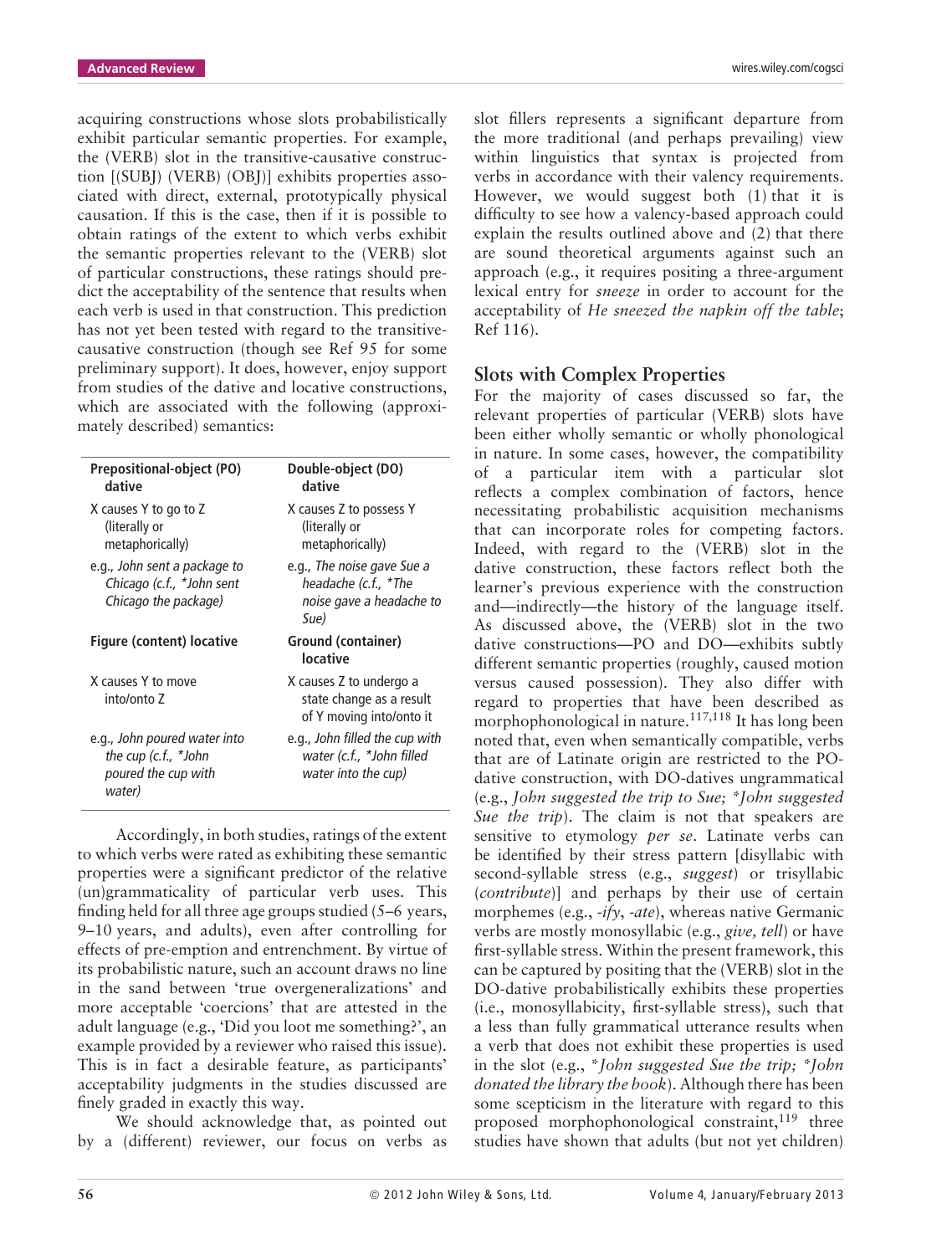respect this constraint in judgment and production studies, even when taught novel pseudo-Latinate verbs.80,94,120 Relatedly, the findings of one recent study suggest that the adjective slot in the adjectival construction (ADJECTIVE) (NP) exhibits properties that could be described as morphophonological (or perhaps etymological) and rejects incompatible adjectives. The restriction is that the filler of the adjective slot must not be segmentable into *a*- plus a related stem (e.g., the *scared/astute/\*alive/\*afraid man*) and, again, adult learners respect this restriction even with novel adjectives<sup>74</sup> (though pre-emption also seems to be at work here).

The information that is conveyed by verb argument structure (word order) in the English examples above (i.e., who did what to whom) is instead, in many languages, conveyed by rich systems of inflectional morphology (e.g., case marking on nouns and person/number marking on verbs). Nevertheless, the general mechanisms outlined in this review would seem to be applicable to languages and linguistic systems that are—on the surface—very different to the case of English verb argument structure: Again, probabilistic statistical learning operating over interacting distributional, morphophonological, and semantic properties can explain how learners constrain their generalizations. One well-studied example of such a system is gender marking in languages such as Russian, Serbian, and Lithuanian. In all three languages, 2- to 3 year-old children produce incorrect gender marking errors at rates of 20–30% in less transparent parts of the system (e.g., for novel feminine nouns in Russian121 and Serbian122 and novel masculine nouns in Lithuanian<sup>123</sup>). To learn the system, children must observe probabilistic partial regularities at the level of distribution (e.g., nouns often appear after agreeing adjectives), morphophonology (e.g., feminine nouns generally end in  $-a$ , as opposed to a consonant), and semantics [e.g., masculine nouns usually refer to males and feminine nouns to females, though words that refer to males (e.g., uncle) are sometimes declined as feminine and vice versa]. As all are partial regularities, as opposed to hard and fast rules, some kind of probabilistic generalization mechanism working at the levels of distribution, morphophonology, and semantics simultaneously is really the only conceivable solution. Indeed, we would suggest that if the investigation of the formation and restriction of generalizations had begun with such systems instead of—for example—the English past-tense, single-mechanism accounts such as the *dual-route model* would never have got off the ground.

# **CONCLUSION**

This review has summarized theoretical proposals and empirical evidence regarding the retreat from overgeneralization with regard to (1) word learning [e.g., \**doggie* (for *bear*)], (2) morphology [e.g., *\*spyer* (for *spy*), *\*unsqueeze, \*goed*], and (3) verb argument structure (e.g., *\*Don't giggle me*). Across the domains, four factors seem to be particularly important.

- *Conventionality*: Children understand from an early age that a speech community shares conventions regarding the 'right' way to express particular meanings, and are motivated to acquire and respect these conventions. Conventionality is not so much a mechanism for the retreat from error in the sense that contrast/pre-emption, entrenchment, and fit are, more a necessary pre-condition that motivates children to respect adult conventions in the first place.
- *Contrast/Pre-emption*: Different forms—some attested, some potential generalizations—compete for the right to express the speaker's intended message. This is seen in all three domains. For example, (1) *bear* pre-empts *doggie*, the child's over-general form for this referent, (2) *went* pre-empts \**goed*, and (3) the periphrastic causative (e.g., *The magician made the rabbit disappear*) pre-empts transitivecausative overgeneralizations (e.g., *\*The magician disappeared the rabbit*).
- *Entrenchment*: Even occurrences of items that do not contribute to pre-emption (e.g., *disappear* in constructions other than the periphrastic causative) contribute to a probabilistic inference from absence. The more often a verb is encountered without ever appearing in a particular construction, the stronger the inference that its use in this construction is ungrammatical. Although much work remains to be done in this regard, when pre-emption and entrenchment are dissociated experimentally, both generally make some contribution, though the relative importance of each varies from study to study and construction to construction.
- *Fit*: A potential generalization is grammatical to the extent that the properties of the potential slot filler (most often a verb) overlap with those of the slot. This is true for morphological constructions [*un*-(VERB); (VERB)-ed] and verb argumentstructure constructions such as the transitive causative [(SUBJ) (VERB) (OBJ)]. The relevant properties may be morphophonological (as for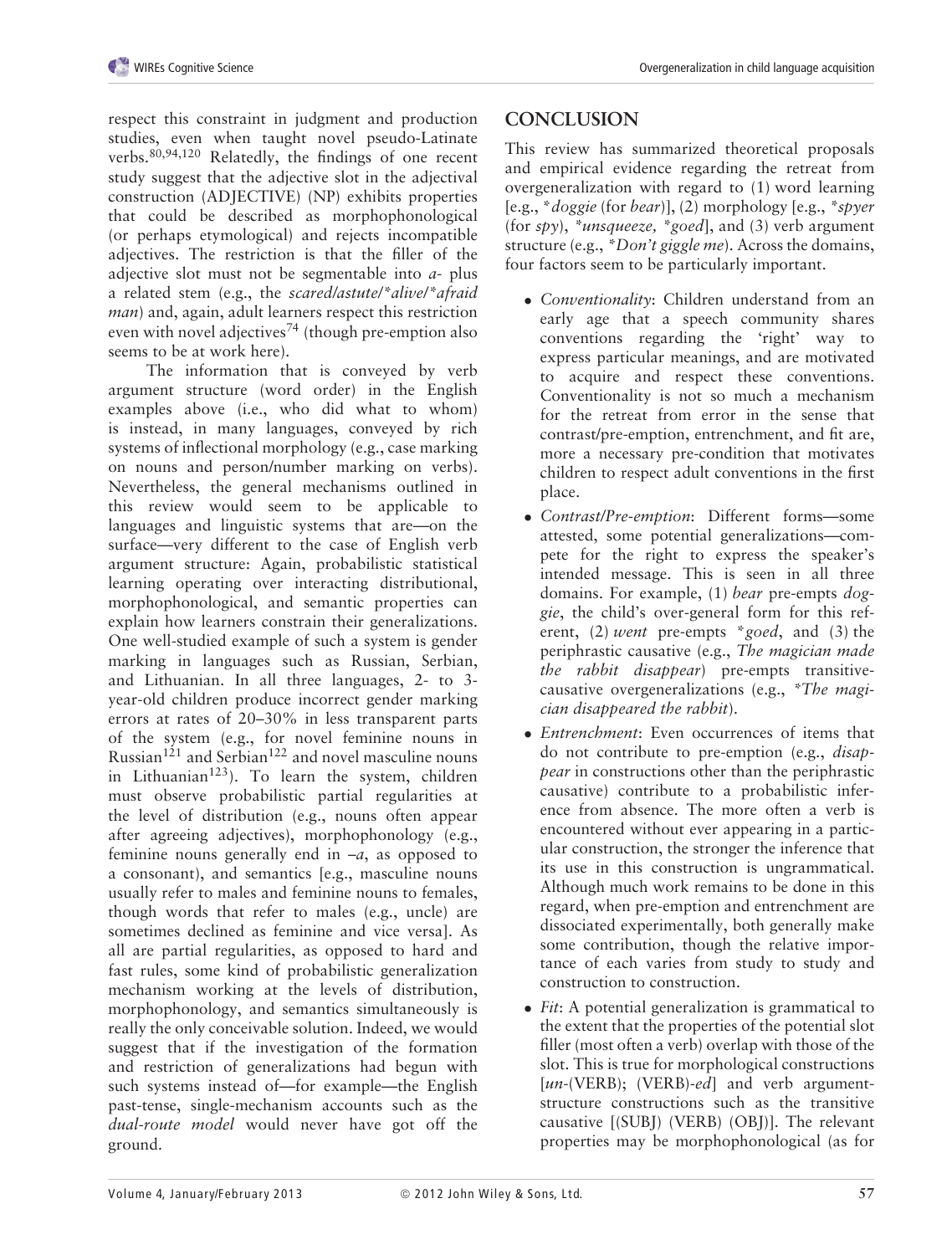the past-tense constructions), semantic (as for the transitive-causative and locative constructions), or some combination thereof (as for the English DO-dative construction and Slavic/Baltic gender systems).

There are two further potentially relevant factors that have received rather less attention. The first is the overall frequency of each competing construction.<sup>76</sup> It would seem likely that, all other factors being equal, frequent constructions such as the transitive causative will enjoy an advantage over less frequent constructions such as the periphrastic causative in the process by which constructions compete to express the speaker's intended message. The second is the extent to which each construction is relevant to the speaker's communicative goals. For example, *The rabbit disappeared* is a perfectly grammatical description of an event where a magician causes a rabbit to disappear, but may lose out in the construction-competition process to *\*The magician disappeared the rabbit* because this better expresses the speaker's intended meaning.

Theoretical work on integrating all of these factors into a complete cross-domain account of the retreat from overgeneralization has barely begun (for some preliminary attempts, see Refs 17, 20, 80, 81, and 94). Because such an account will necessarily incorporate a number of interacting factors, it will probably be best instantiated and tested as a computational model (for some attempts along these lines, see Refs 86, 90, and 124–128*b*).

In the meantime, the empirical evidence summarized in this review suggests that a complete account of the retreat from overgeneralization errors in the domains of word learning, morphology, and syntax will include roles for at least the factors of conventionality, contrast/pre-emption, entrenchment, and semantic/phonological fit. It is to be hoped that future research will elucidate the relative contributions of these factors, and so bring us closer to a complete understanding of the capacity for restricted generalization that is characteristic of human languages.

#### **NOTES**

<sup>a</sup>Such accounts do allow for rote storage of some regulars.

*<sup>b</sup>*A reviewer asked whether mechanisms such as preemption, entrenchment, and verb semantics might combine to yield U-shaped learning of verb argument structure, as observed in the domain of past-tense learning. Again, answering this type of question will almost certainly require a computational model of the relevant phenomenon. However, it is important to note that macro U-shaped learning—where overall error rates are low, then increase, then fall again—is probably a myth.129 Although some verbs may show an apparent error-free early period, a more common scenario is that correct forms and errors coexist, with the former gradually winning out over the latter.<sup>42</sup>

## **ACKNOWLEDGMENTS**

The authors' own research discussed in this article was funded by Grant RES-062-23-0931 from the Economic and Social Research Council and Grant RPG-158 from the Leverhulme Trust.

#### **REFERENCES**

- 1. Clark EV. *The Lexicon in Acquisition.* Cambridge, New York: Cambridge University Press; 1993.
- 2. Bowerman M. The ''no negative evidence'' problem: how do children avoid constructing an overly general grammar? In: Hawkins JA, ed. *Explaining Language Universals.* Oxford: Blackwell; 1988, 73–101.
- 3. Mervis CB. Child-basic object categories and early lexical development. In: Neisser U, ed. *Concepts and Conceptual Development: Ecological and Intellectual Factors in Categorization.* New York: Cambridge University Press; 1987, 201–233.
- 4. Bloom L. *One Word at a Time: The Use of Single Word Utterances Before Syntax.* The Hague: Mouton; 1973.
- 5. Gershkoff-Stowe L, Connell B, Smith L. Priming overgeneralizations in two- and four-year-old children. *J Child Lang* 2006, 33:461–486.
- 6. Clark EV. On the logic of contrast. *J Child Lang* 1988, 15:317–335.
- 7. Diesendruck G, Markson L. Children's avoidance of lexical overlap: a pragmatic account. *Dev Psychol* 2001, 37:630–641.
- 8. Diesendruck G. The principles of conventionality and contrast in word learning: an empirical examination. *Dev Psychol* 2005, 41:451–463.
- 9. Schmidt MF, Rakoczy H, Tomasello M. Young children attribute normativity to novel actions without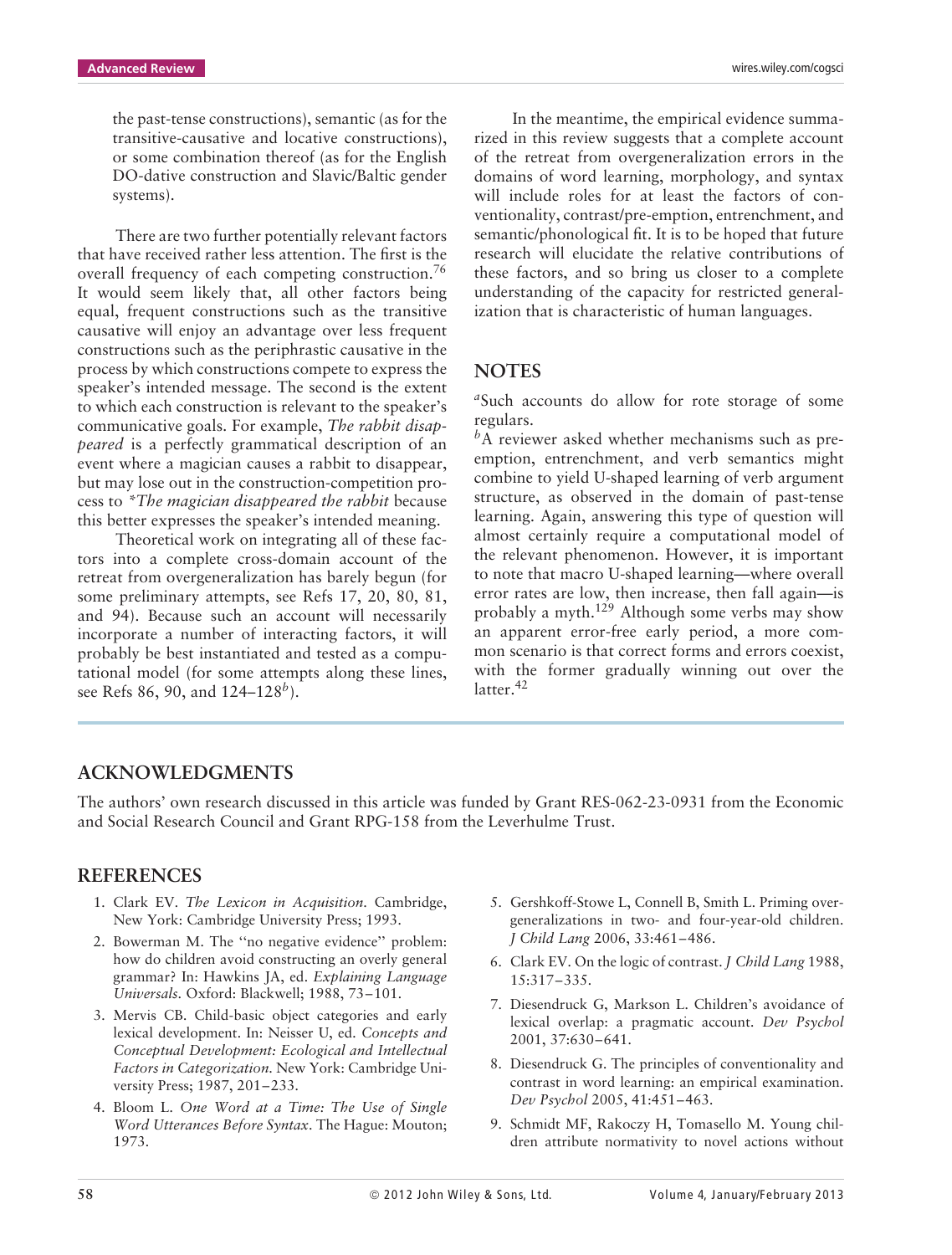pedagogy or normative language. *Dev Sci* 2011, 14:530–539.

- 10. Clark EV, Hecht BF. Learning to coin agent and instrument nouns. *Cognition* 1982, 12:1–24.
- 11. Clark EV, Carpenter KL, Deutsch W. Reference states and reversals: undoing actions with verbs. *J Child Lang* 1995, 22:633–662.
- 12. Clark EV, Clark HH. When nouns surface as verbs. *Language* 1979, 55:767–811.
- 13. Aronoff M. *Word Formation in Generative Grammar.* Cambridge, MA: MIT Press; 1976.
- 14. Rescorla RA, Wagner AR. A theory of Pavlovian conditioning: variations in the effectiveness of reinforcement and nonreinforcement. In: Black AH, Prokasy WF, eds. *Classical Conditioning II.* New York, NY: Appleton-Century-Crofts; 1972, 64–99.
- 15. Woodward A, Markman EM. Early word learning. In: Damon W, Kuhn D, Seigler R, eds. *Handbook of Child Psychology, Volume 2: Cognition, Perception & Language.* New York: John Wiley & Sons; 1998, 371–420.
- 16. Golinkoff RM, Mervis C, Hirsch-Pasek K. Early object labels: the case for a developmental lexical principles framework. *J Child Lang* 1994, 21:125–155.
- 17. Ambridge B, Lieven EVM. *Child Language Acquisition: Contrasting Theoretical Approaches.* Cambridge: Cambridge University Press; 2011.
- 18. Whorf BL. *Language, Thought, and Reality.* Cambridge, MA: MIT Press; 1956.
- 19. Li P, Macwhinney B. Cryptotype, overgeneralization, and competition: a connectionist model of the learning of English reversive prefixes. *Connect Sci* 1996, 8:3–30.
- 20. Ambridge B. How do children restrict their linguistic generalizations?: a grammaticality judgment study. *Cogn Sci.* In press.
- 21. Bowerman M. Reorganizational processes in lexical and syntactic development. In: Wanner E, Gleitman LR, eds. *Language Acquisition: The State of the Art.* Cambridge: Cambridge University Press; 1982, 319–346.
- 22. Pinker S. *Words and Rules: The Ingredients of Language.* New York: Basic Books; 1999.
- 23. Marchman VA. Children's productivity in the English past tense: the role of frequency, phonology, and neighborhood structure. *Cogn Sci* 1997, 21:283–303.
- 24. Marchman VA, Wulfeck B, Weismer SE. Morphological productivity in children with normal language and SLI: a study of the English past tense. *J Speech Lang Hear Res* 1999, 42:206–219.
- 25. Maslen RJC, Theakston AL, Lieven EVM, Tomasello M. A dense corpus study of past tense and plural overregularization in English. *J Speech Lang Hear Res* 2004, 47:1319–1333.
- 26. Chomsky N, Halle M. *The Sound Pattern of English.* New York: Harper and Row; 1968.
- 27. Halle M, Mohanan KP. Segmental phonology of modern English. *Linguist Inq* 1985, 16:57–116.
- 28. Yang C. On productivity. *Yearb Lang Variation* 2005, 5:333–370.
- 29. Albright A, Hayes B. Rules vs. analogy in English past tenses: a computational/experimental study. *Cognition* 2003, 90:119–161.
- 30. Ambridge B. Children's judgments of regular and irregular novel past-tense forms: new data on the English past-tense debate. *Dev Psychol* 2010, 46:1497–1504.
- 31. Bybee JL, Moder CL. Morphological classes as natural categories. *Language* 1983, 59:251–270.
- 32. Prasada S, Pinker S. Generalization of regular and irregular morphological patterns. *Lang Cogn Process* 1993, 8:1–56.
- 33. Marcus GF. Children's overregularization of English plurals: a quantitative analysis. *J Child Lang* 1995, 22:447–459.
- 34. Hartshorne JK, Ullman M. Why girls say ''holded'' more than boys. *Dev Sci* 2006, 9:21–32.
- 35. Alegre M, Gordon P. Frequency effects and the representational status of regular inflections. *J Mem Lang* 1999, 40:41–61.
- 36. Plunkett K, Juola P. A connectionist model of English past tense and plural morphology. *Cogn Sci* 1999, 23:463–490.
- 37. Westermann G, Ruh N. A neuroconstructivist model of past tense development and processing. *Psychol Rev* 2012, 119:649–667.
- 38. Bybee JL, Slobin DI. Rules and schemas in the development and use of the English past tense. *Language* 1982, 58:265–289.
- 39. Ramscar M. The role of meaning in inflection: why the past tense does not require a rule. *Cogn Psychol* 2002, 45:45–94.
- 40. Pinker S, Ullman M. Combination and structure, not gradedness, is the issue - reply to McClelland and Patterson. *Trends Cogn Sci* 2002, 6:472–474.
- 41. Kim JJ, Pinker S, Prince A, Prasada S. Why no mere mortal has ever flown out to center field. *Cogn Sci* 1991, 15:173–218.
- 42. Ramscar M, Yarlett D. Linguistic self-correction in the absence of feedback: a new approach to the logical problem of language acquisition. *Cogn Sci* 2007, 31:927–960.
- 43. Yang CD. Universal grammar, statistics or both? *Trends Cogn Sci* 2004, 8:451–456.
- 44. Macwhinney B. The competition model. In: Macwhinney B, ed. *Mechanisms of Language Acquisition.* Hillsdale, NJ: Erlbaum; 1987, 249–308.
- 45. Dabrowska E. The later development of an earlyemerging system: the curious case of the Polish genitive. *Linguistics* 2008, 46:629–650.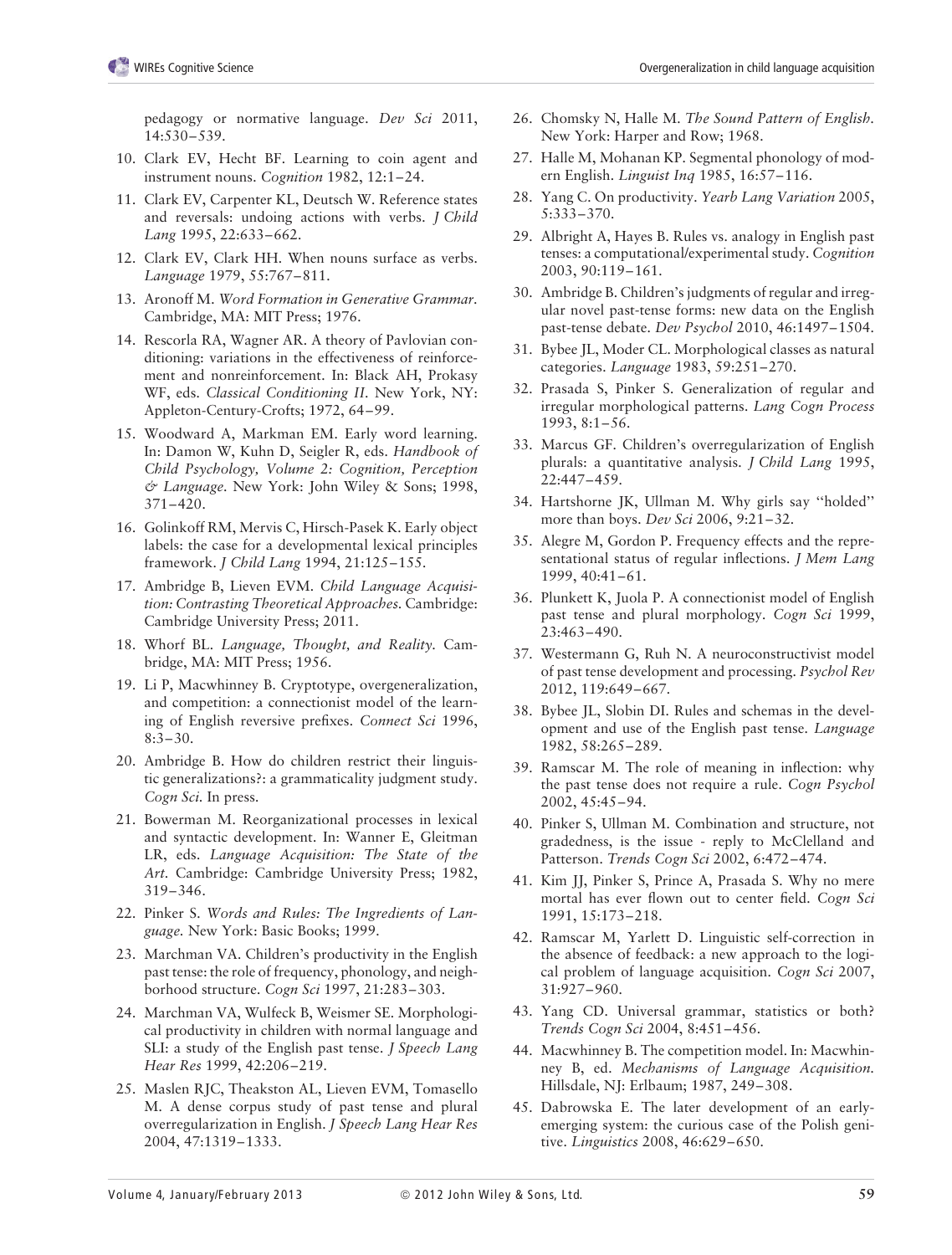- 46. Kirjavainen M, Nikolaev A, Kidd E. The effect of frequency and phonological neighbourhood density on the acquisition of past tense verbs by Finnish children. *Cogn Linguist* 2012, 23:273–315.
- 47. Rodríguez-González E. Processing of Spanish Preterite regular and irregular verbs: the role of neighborhood density. *Span J Psychol* 2012, 15:35–47.
- 48. Albright A. Islands of reliability for regular morphology: evidence from Italian. *Language* 2002, 78:684–709.
- 49. Keuleers E, Sandra D, Daelemans W, Gillis S, Durieux G, Martens E. Dutch plural inflection: the exception that proves the analogy. *Cogn Psychol* 2007, 54:283–318.
- 50. Mirkovic J, Seidenberg MS, Joanisse MF. Rules versus ´ statistics: insights from a highly inflected language. *Cogn Sci* 2011, 35:638–681.
- 51. Dabrowska E, Szczerbinski M. Polish children's productivity with case marking: the role of regularity, type frequency, and phonological diversity. *J Child Lang* 2006, 33:559–597.
- 52. Bybee J. *Morphology: A Study of the Relation between Meaning and Form.* Amsterdam: John Benjamins; 1985.
- 53. Forrester N, Plunkett K. Learning the Arabic plural: the case of minority default mappings in connectionist networks. In: Ram A, Eiselt K, eds. *Proceedings of the Sixteenth Annual Conference of the Cognitive Science Society.* Hillsdale, NJ: Erlbaum; 1994, 319–323.
- 54. Plunkett K, Nakisa RC. A connectionist model of the Arabic plural system. *Lang Cogn Process* 1997, 12:807–836.
- 55. Hare M, Elman JL, Daughtery KG. Default generalisation in connectionist networks. *Lang Cogn Process* 1995, 10:601–630.
- 56. Matthews D, Bannard C. Children's production of unfamiliar word sequences is predicted by positional variability and latent classes in a large sample of child-directed speech. *Cogn Sci* 2010, 34:465–488.
- 57. Lin H-L, Tsay JS. Acquiring causatives in Taiwan Southern Min. *J Child Lang* 2008, 35:467–487.
- 58. Allen SEM. Categories within the verb category: learning the causative in Inuktitut. *Linguistics* 1998, 36:633–677.
- 59. Courtney EH. Learning the meaning of verbs: insights from Quechua. *J Child Lang* 2010, 30:56–78.
- 60. Chouinard MM, Clark EV. Adult reformulations of child errors as negative evidence. *J Child Lang* 2003, 30:637–669.
- 61. Clark EV, Bernicot J. Repetition as ratification: how parents and children place information in common ground. *J Child Lang* 2008, 35:349–371.
- 62. Demetras MJ, Post KN, Snow CE. Feedback to first language learners: the role of repetitions and clarification questions. *J Child Lang* 1986, 13:275–292.
- 63. Farrar MJ. Negative evidence and grammatical morpheme acquisition. *Dev Psychol* 1992, 28:90–98.
- 64. Mackey A, Philp J. Conversational interaction and second language development: recasts, responses, and red herrings? *Mod Lang J* 1998, 82:338–356.
- 65. Moerk EL. 3-Term contingency patterns in motherchild verbal interactions during 1st-language acquisition. *J Exp Anal Behav* 1990, 54:293–305.
- 66. Penner SG. Parental responses to grammatical and ungrammatical child utterances. *Child Dev* 1987, 58:376–384.
- 67. Saxton M, Backley P, Gallaway C. Negative input for grammatical errors: effects after a lag of 12 weeks. *J Child Lang* 2005, 32:643–672.
- 68. Saxton M, Culcsar B, Marshall G, Rupra M. Longerterm effects of corrective input: an experimental approach. *J Child Lang* 1998, 25:701–721.
- 69. Saxton M, Gallaway C. Acquiring the grammatical system: how do children recover from their errors? *Deafness Educ* 1998, 22:16–23.
- 70. Strapp CM. Mothers', fathers', and siblings' responses to children's language errors: comparing sources of negative evidence. *J Child Lang* 1999, 26:373–391.
- 71. Strapp CM, Bleakney DM, Helmick AL, Tonkovich HM. Developmental differences in the effects of negative and positive evidence. *First Lang* 2008, 28:35–53.
- 72. Strapp CM, Federico A. Imitations and repetitions: what do children say following recasts? *First Lang* 2000, 3:273–290.
- 73. Braine MDS, Brooks PJ. Verb argument structure and the problem of avoiding an overgeneral grammar. In: Tomasello M, Merriman WE, eds. *Beyond Names for Things: Young Children's Acquisition of Verbs*. Hillsdale, NJ: Erlbaum; 1995, 352–376.
- 74. Boyd JK, Goldberg AE. Learning what not to say: the role of statistical preemption and categorization in a-adjective production. *Language* 2011, 85:55–83.
- 75. Goldberg AE. Corpus evidence of the viability of statistical preemption. *Cogn Linguist* 2011, 22:131–154.
- 76. Stefanowitsch A. Negative evidence and preemption: a constructional approach to ungrammaticality. *Cogn Linguist* 2008, 19:513–531.
- 77. Stefanowitsch A. Constructional preemption by contextual mismatch: a corpus-linguistic investigation. *Cogn Linguist* 2011, 22:107–129.
- 78. Brooks PJ, Tomasello M. How children constrain their argument structure constructions. *Language* 1999, 75:720–738.
- 79. Brooks PJ, Zizak O. Does preemption help children learn verb transitivity? *J Child Lang* 2002, 29:759–781.
- 80. Ambridge B, Pine JM, Rowland CF, Freudenthal D, Chang F. The retreat from dative overgeneralization errors: semantics, statistics or both? *Lang Cogn Process.* In press.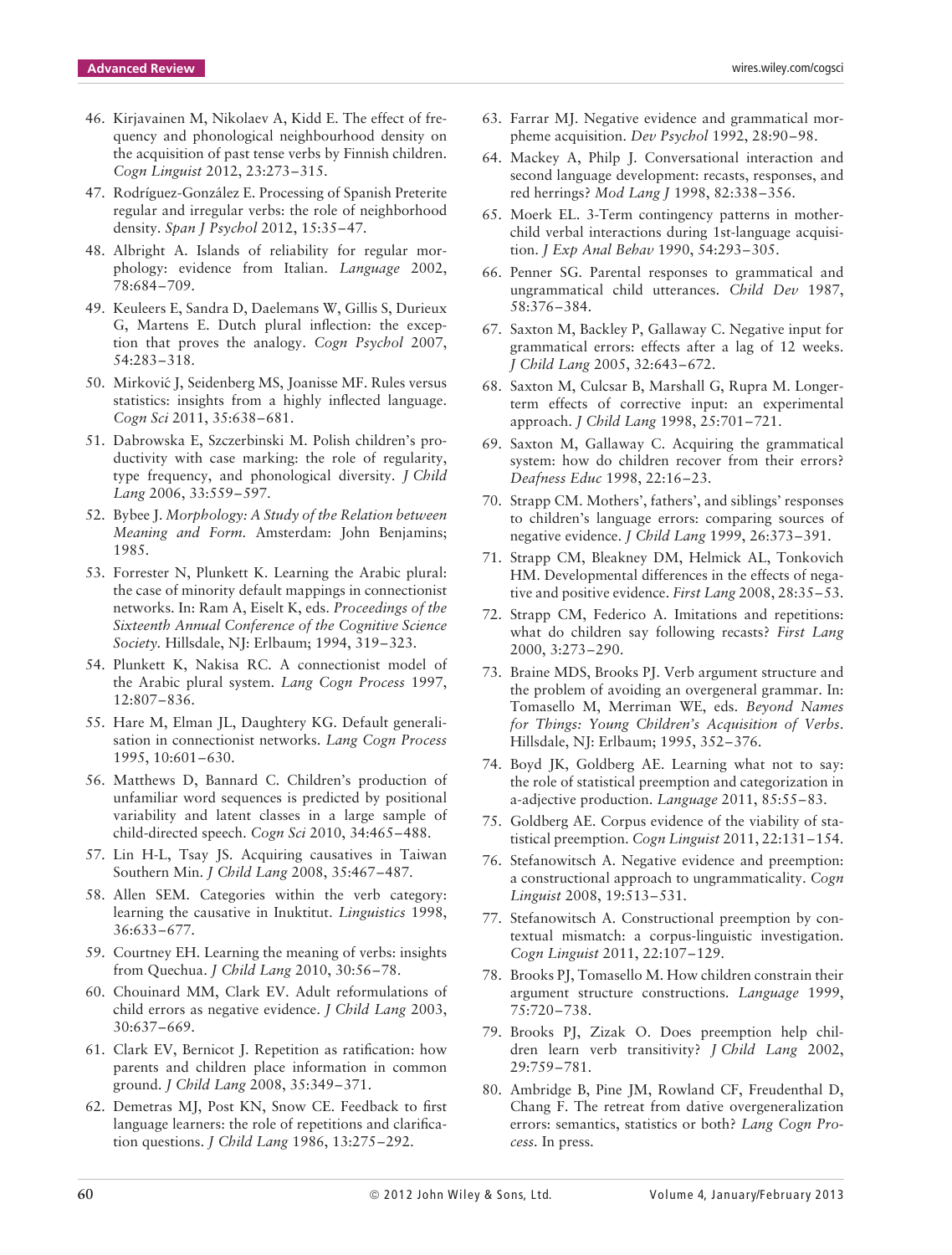- 81. Ambridge B, Pine JM, Rowland CF. Semantics versus statistics in the retreat from locative overgeneralization errors. *Cognition* 2012, 123:260–279.
- 82. Dowman M. Addressing the learnability of verb subcategorizations with Bayesian inference. In: Gleitman L, Joshi A, eds. *Proceedings of the 22nd Annual Conference of the Cognitive Science Society.* Austin, TX: Cognitive Science Society; 2000, 107–112.
- 83. Onnis L, Roberts M, Chater N. Simplicity: a cure for overregularizations in language acquisition? In: Gray WD, Schunn CD, eds. *Proceedings of the 24th Conference of the Cognitive Science Society*. Mahwah, NJ: Lawrence Erlbaum; 2002, 720–725.
- 84. Chater N, Vitanyi P. 'Ideal learning' of natural language: positive results about learning from positive evidence. *J Math Psychol* 2007, 51:135–163.
- 85. Chater N, Vitányi PMB. Simplicity: a unifying principle in cognitive science? *Trends Cogn Sci* 2003,  $7:19-22.$
- 86. Alishahi A, Stevenson S. A computational model of early argument structure acquisition. *Cogn Sci* 2008, 32:789–834.
- 87. Hsu AS, Chater N. The logical problem of language acquisition: a probabilistic perspective. *Cogn Sci* 2010, 34:972–1016.
- 88. Hsu AS, Chater N, Vitanyi PM. The probabilistic analysis of language acquisition: theoretical, computational, and experimental analysis. *Cognition* 2011, 120:380–390.
- 89. Hsu A. Differential use of implicit negative evidence in generative and discriminative language learning. *Adv Neural Inf Process Syst* 2009, 22:754–762.
- 90. Perfors A, Tenenbaum JB, Wonnacott E. Variability, negative evidence, and the acquisition of verb argument constructions. *J Child Lang* 2010, 37:607–642.
- 91. Brooks PJ, Tomasello M, Dodson K, Lewis LB. Young children's overgeneralizations with fixed transitivity verbs. *Child Dev* 1999, 70:1325–1337.
- 92. Ambridge B. Paradigms for assessing children's knowledge of syntax and morphology. In: Hoff E, ed. *Guide to Research Methods in Child Language.* London: Wiley-Blackwell; 2011, 113–132.
- 93. Ambridge B, Pine JM, Rowland CF. Children use verb semantics to retreat from overgeneralization errors: a novel verb grammaticality judgment study. *Cogn Linguist* 2011, 22:303–323.
- 94. Ambridge B, Pine JM, Rowland CF, Chang F. The roles of verb semantics, entrenchment, and morphophonology in the retreat from dative argument-structure overgeneralization errors. *Language* 2012, 88:45–81.
- 95. Ambridge B, Pine JM, Rowland CF, Jones RL, Clark V. A semantics-based approach to the ''no negative evidence'' problem. *Cogn Sci* 2009, 33:1301–1316.
- 96. Ambridge B, Pine JM, Rowland CF, Young CR. The effect of verb semantic class and verb frequency

(entrenchment) on children's and adults' graded judgements of argument-structure overgeneralization errors. *Cognition* 2008, 106:87–129.

- 97. Theakston AL. The role of entrenchment in children's and adults' performance on grammaticality judgement tasks. *Cogn Dev* 2004, 19:15–34.
- 98. Wonnacott E, Newport EL, Tanenhaus MK. Acquiring and processing verb argument structure: distributional learning in a miniature language. *Cogn Psychol* 2008, 56:165–209.
- 99. Wonnacott E. Balancing generalization and lexical conservatism: an artificial language study with child learners. *J Mem Lang* 2011, 65:1–14.
- 100. Wonnacott E, Boyd JK, Thomson J, Goldberg AE. Input effects on the acquisition of a novel phrasal construction in 5 year olds. *J Mem Lang* 2012, 66:458–478.
- 101. Saffran JR, Aslin RN, Newport EL. Statistical learning by 8-month-old infants. *Science* 1996, 274:1926–1928.
- 102. Piatelli-Palmarini M. *Language and Learning: The Debate between Jean Piaget and Noam Chomsky.* Cambridge, MA: Harvard University Press; 1980.
- 103. Lewis JD, Elman JL. Learnability and the statistical structure of language: poverty of stimulus arguments revisited. In: Skarabela B, Ha S, Fish S, Do AH, eds. *Proceedings of the Twenty-Sixth Annual Boston University Conference on Language Development.* Somerville, MA: Cascadilla Press; 2001, 359–370.
- 104. Reali F, Christiansen MH. Uncovering the richness of the stimulus: structure dependence and indirect statistical evidence. *Cogn Sci* 2005, 29:1007–1028.
- 105. Ambridge B, Rowland CF, Pine JM. Is structure dependence an innate constraint? New experimental evidence from children's complex question production. *Cogn Sci* 2008, 32:222–255.
- 106. Crain S, Nakayama M. Structure dependence in grammar formation. *Language* 1987, 63:522–543.
- 107. Ellefson MR, Christiansen MH. Subjacency constraints without universal grammar: evidence from artificial language learning and connectionist modeling. In: Gleitman L, Joshi AK, eds. *Proceedings of the Twenty-Second Annual Conference of the Cognitive Science Society.* 2000, 645–650.
- 108. Pinker S, Bloom P. Natural language and natural selection. *Behav Brain Sci* 1990, 13:707–784.
- 109. Newmeyer FJ. Functional explanation in linguistics and the origins of language. *Lang Cogn Process* 1991, 11:3–28.
- 110. Regier T, Gahl S. Learning the unlearnable: the role of missing evidence. *Cognition* 2004, 93:147–155.
- 111. Lidz J, Waxman SR, Freedman J. What infants know about syntax but couldn't have learned: experimental evidence for syntactic structure at 18 months. *Cognition* 2003, 89:B65–B73.